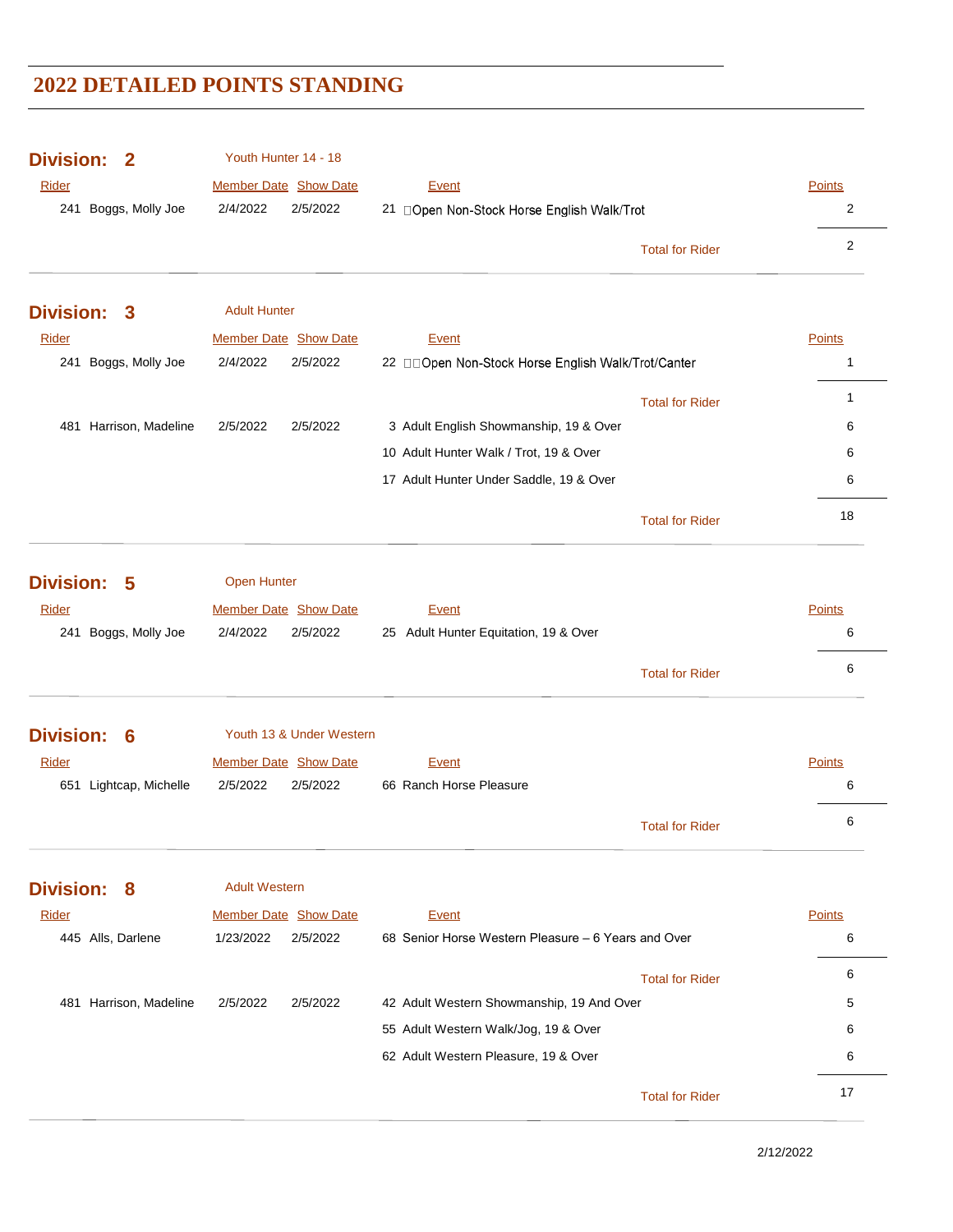| <b>Division: 9</b> | <b>Novice Western</b>        |                               |                        |               |
|--------------------|------------------------------|-------------------------------|------------------------|---------------|
| Rider              | <b>Member Date Show Date</b> | Event                         |                        | <b>Points</b> |
| 652 Brecht, Lynn   | 2/4/2022<br>2/5/2022         | 56 Novice Western Walk/Jog    |                        | 4             |
|                    |                              | 63 Open Western Pleasure      |                        | 5             |
|                    |                              | 79 Open Trail                 |                        | 6             |
|                    |                              |                               | <b>Total for Rider</b> | 15            |
| Division: 10       | <b>Open Western</b>          |                               |                        |               |
| Rider              | <b>Member Date Show Date</b> | Event                         |                        | <b>Points</b> |
| 445 Alls, Darlene  | 1/23/2022<br>2/5/2022        | 44 Novice Western Showmanship |                        | 5             |

|                        |          |          | 58 Open Western Walk/Jog                 |                        | 6  |
|------------------------|----------|----------|------------------------------------------|------------------------|----|
|                        |          |          |                                          | <b>Total for Rider</b> | 11 |
| 481 Harrison, Madeline | 2/5/2022 | 2/5/2022 | 71 Adult Western Horsemanship, 19 & Over |                        | 5  |
|                        |          |          |                                          | <b>Total for Rider</b> | 5  |

| Division: 13              | <b>Ranch Horse</b>           |                              |               |
|---------------------------|------------------------------|------------------------------|---------------|
| Rider                     | <b>Member Date Show Date</b> | Event                        | <b>Points</b> |
| 445 Alls, Darlene         | 1/23/2022<br>2/5/2022        | 65 Novice Western Pleasure   | 5             |
|                           |                              | <b>Total for Rider</b>       | 5             |
| Lightcap, Michelle<br>651 | 2/5/2022<br>2/5/2022         | 37 Ranch Horse Halter        | 6             |
|                           |                              | <b>Total for Rider</b>       | 6             |
| 652 Brecht, Lynn          | 2/5/2022<br>2/4/2022         | 72 Open Western Horsemanship | 5             |
|                           |                              | <b>Total for Rider</b>       | 5             |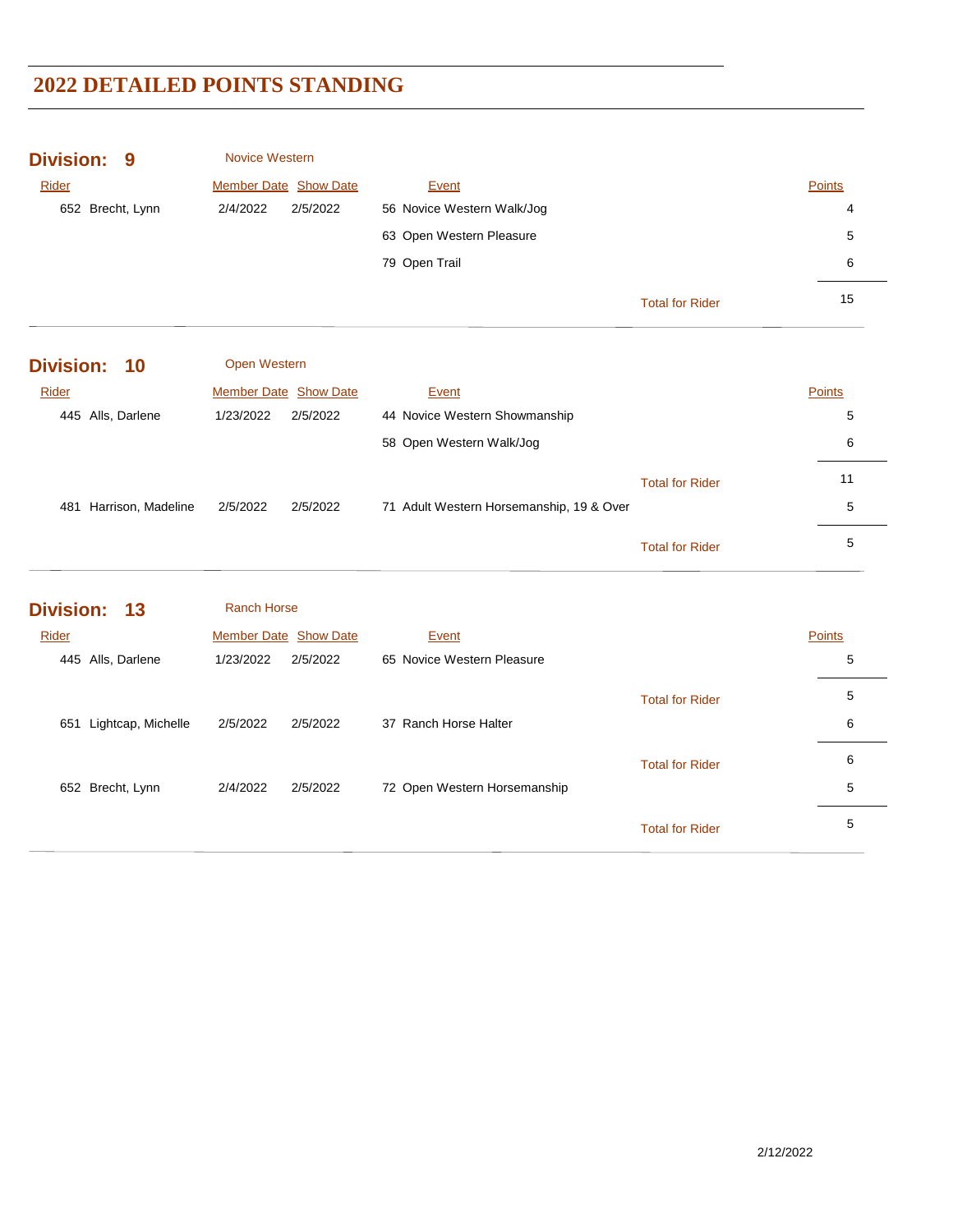| <b>Division:</b> | 20                    |            | Beginner on the Flat, 11 & Under |                                                    |                        |                |
|------------------|-----------------------|------------|----------------------------------|----------------------------------------------------|------------------------|----------------|
| Rider            |                       |            | Member Date Show Date            | Event                                              |                        | Points         |
|                  | 16 Johns, River       | 1/7/2022   | 2/5/2022                         | 201 Beginner Walk/Trot Equitation, 11 & Under      |                        | 1              |
|                  |                       |            |                                  | 202 Beginner Walk/Trot/Canter 1 @ Time, 11 & Under |                        | 1              |
|                  |                       |            |                                  |                                                    | <b>Total for Rider</b> | 2              |
|                  | 23 Jarvis, Haley      | 2/4/2022   | 2/5/2022                         | 200 Beginner Walk/Trot Pleasure, 11 & Under        |                        | 4              |
|                  |                       |            |                                  | 201 Beginner Walk/Trot Equitation, 11 & Under      |                        | 5              |
|                  |                       |            |                                  |                                                    | <b>Total for Rider</b> | 9              |
|                  | 110 White, Jessie     | 1/25/2022  | 2/5/2022                         | 200 Beginner Walk/Trot Pleasure, 11 & Under        |                        | 3              |
|                  |                       |            |                                  | 201 Beginner Walk/Trot Equitation, 11 & Under      |                        | 4              |
|                  |                       |            |                                  |                                                    | <b>Total for Rider</b> | $\overline{7}$ |
| 171              | Bell, Sophie          | 2/1/2022   | 2/5/2022                         | 200 Beginner Walk/Trot Pleasure, 11 & Under        |                        | 2              |
|                  |                       |            |                                  | 202 Beginner Walk/Trot/Canter 1 @ Time, 11 & Under |                        | 5              |
|                  |                       |            |                                  |                                                    | <b>Total for Rider</b> | $\overline{7}$ |
|                  | 172 Obermeyer, Leah   | 2/5/2022   | 2/5/2022                         | 201 Beginner Walk/Trot Equitation, 11 & Under      |                        | $\overline{c}$ |
|                  |                       |            |                                  |                                                    | <b>Total for Rider</b> | $\overline{2}$ |
|                  | 179 Langa, Emma       | 1/29/2022  | 2/5/2022                         | 200 Beginner Walk/Trot Pleasure, 11 & Under        |                        | 1              |
|                  |                       |            |                                  | 201 Beginner Walk/Trot Equitation, 11 & Under      |                        | 5              |
|                  |                       |            |                                  |                                                    | <b>Total for Rider</b> | 6              |
|                  | 201 Guidry, Juliet    | 12/27/2021 | 2/5/2022                         | 200 Beginner Walk/Trot Pleasure, 11 & Under        |                        | 4              |
|                  |                       |            |                                  |                                                    | <b>Total for Rider</b> | 4              |
|                  | 207 Colbaugh, Audrey  | 2/5/2022   | 2/5/2022                         | 200 Beginner Walk/Trot Pleasure, 11 & Under        |                        | 1              |
|                  |                       |            |                                  |                                                    | <b>Total for Rider</b> | 1              |
|                  | 211 Auensen, Avery    | 2/5/2022   | 2/5/2022                         | 200 Beginner Walk/Trot Pleasure, 11 & Under        |                        | 3              |
|                  |                       |            |                                  | 201 Beginner Walk/Trot Equitation, 11 & Under      |                        | 6              |
|                  |                       |            |                                  |                                                    | <b>Total for Rider</b> | 9              |
|                  | 212 Henderson, Lauren | 2/4/2022   | 2/5/2022                         | 202 Beginner Walk/Trot/Canter 1 @ Time, 11 & Under |                        | 4              |
|                  |                       |            |                                  |                                                    | <b>Total for Rider</b> | 4              |
|                  | 283 Ritz, Renae       | 2/5/2022   | 2/5/2022                         | 200 Beginner Walk/Trot Pleasure, 11 & Under        |                        | 6              |
|                  |                       |            |                                  | 201 Beginner Walk/Trot Equitation, 11 & Under      |                        | 4              |
|                  |                       |            |                                  | 202 Beginner Walk/Trot/Canter 1 @ Time, 11 & Under |                        | 6              |
|                  |                       |            |                                  |                                                    |                        |                |

16 Total for Rider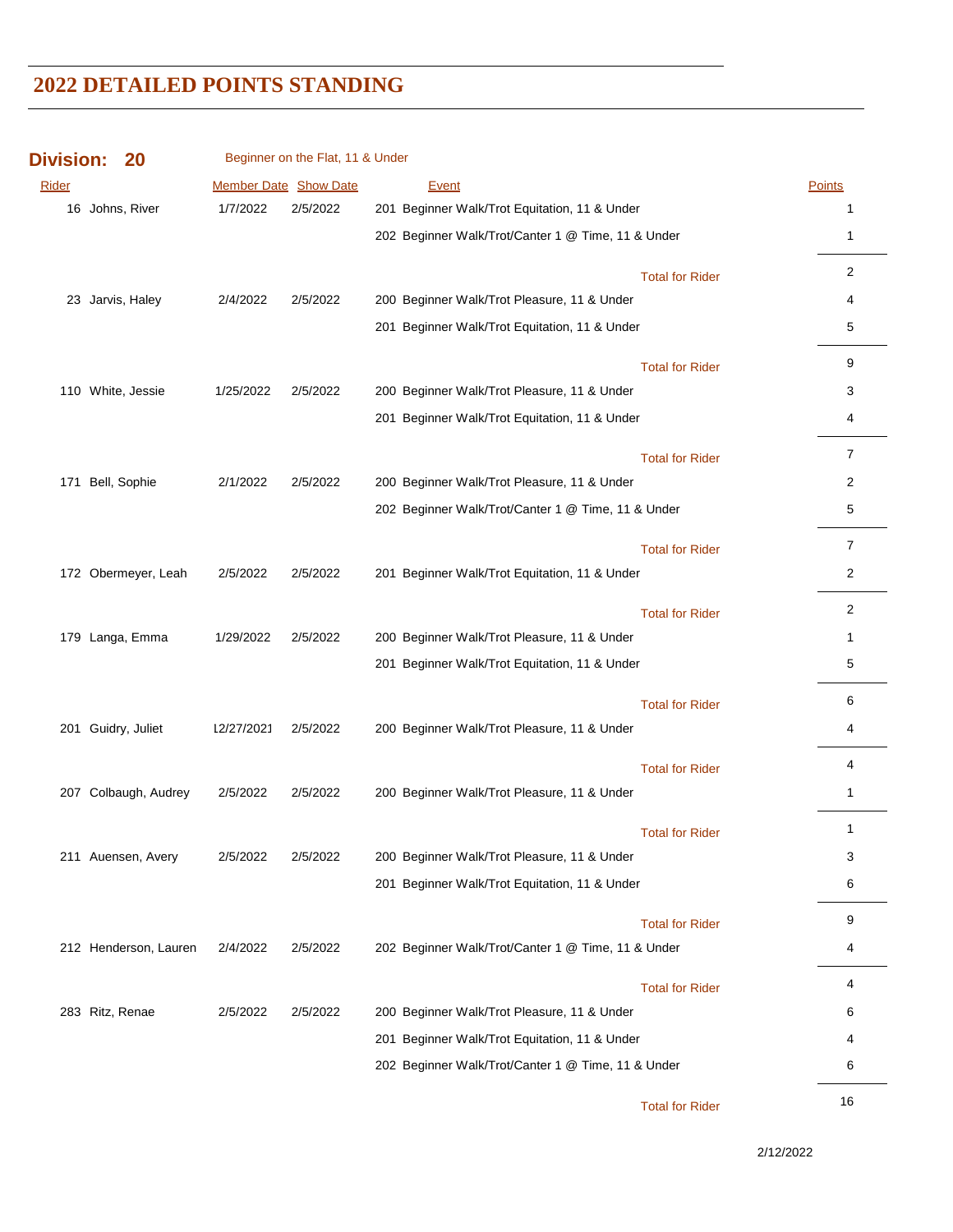| 284 Webb, Aubree       | 2/4/2022 | 2/5/2022 | 201 Beginner Walk/Trot Equitation, 11 & Under      | 1              |
|------------------------|----------|----------|----------------------------------------------------|----------------|
|                        |          |          | 202 Beginner Walk/Trot/Canter 1 @ Time, 11 & Under | 2              |
|                        |          |          | <b>Total for Rider</b>                             | 3              |
| McCormack, Nola<br>286 | 2/4/2022 | 2/5/2022 | 202 Beginner Walk/Trot/Canter 1 @ Time, 11 & Under | 3              |
|                        |          |          | <b>Total for Rider</b>                             | 3              |
| Adams, Sophie<br>287   | 2/4/2022 | 2/5/2022 | 201 Beginner Walk/Trot Equitation, 11 & Under      | $\overline{2}$ |
|                        |          |          | 202 Beginner Walk/Trot/Canter 1 @ Time, 11 & Under | 2              |
|                        |          |          | <b>Total for Rider</b>                             | 4              |
| Sovie, Brooklyn<br>312 | 2/5/2022 | 2/5/2022 | 200 Beginner Walk/Trot Pleasure, 11 & Under        | 6              |
|                        |          |          | 202 Beginner Walk/Trot/Canter 1 @ Time, 11 & Under | 6              |
|                        |          |          | <b>Total for Rider</b>                             | 12             |
| Kibler, Murphy<br>313  | 2/5/2022 | 2/5/2022 | 200 Beginner Walk/Trot Pleasure, 11 & Under        | 5              |
|                        |          |          | 201 Beginner Walk/Trot Equitation, 11 & Under      | 3              |
|                        |          |          | 202 Beginner Walk/Trot/Canter 1 @ Time, 11 & Under | 3              |
|                        |          |          | <b>Total for Rider</b>                             | 11             |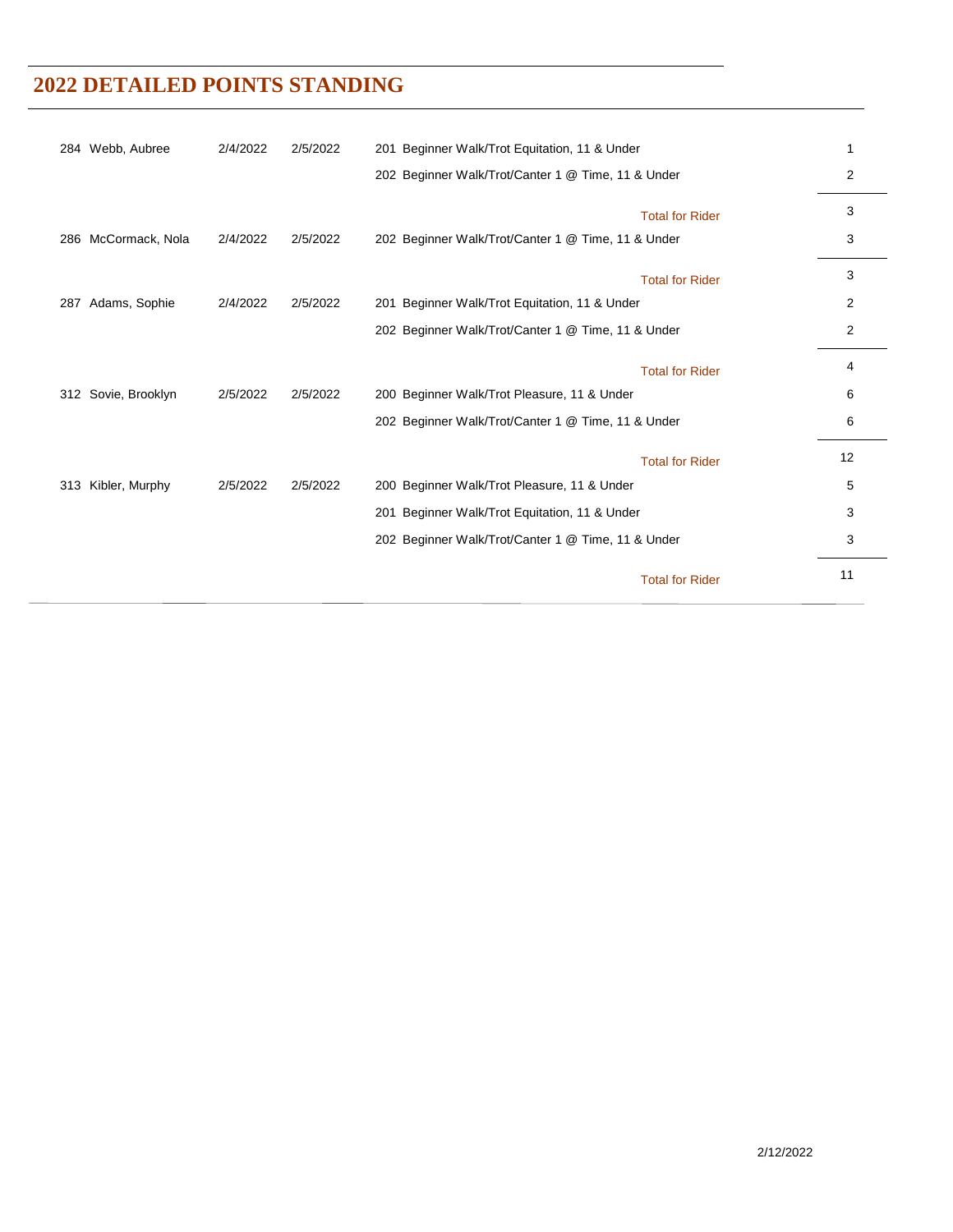| <b>Division:</b> | 21                     |                       | Walk / Trot Ground Poles: |                                            |                        |                |
|------------------|------------------------|-----------------------|---------------------------|--------------------------------------------|------------------------|----------------|
| Rider            |                        | Member Date Show Date |                           | <b>Event</b>                               |                        | Points         |
|                  | 23 Jarvis, Haley       | 2/4/2022              | 2/5/2022                  | 205 Walk / Trot Under Saddle               |                        | 5              |
|                  |                        |                       |                           |                                            | <b>Total for Rider</b> | 5              |
|                  | 110 White, Jessie      | 1/25/2022             | 2/5/2022                  | 205 Walk / Trot Under Saddle               |                        | 3              |
|                  |                        |                       |                           |                                            |                        | 3              |
|                  | 136 Davidson, Annalee  | 2/5/2022              | 2/5/2022                  | 205 Walk / Trot Under Saddle               | <b>Total for Rider</b> | $\mathbf{1}$   |
|                  |                        |                       |                           |                                            |                        |                |
|                  |                        |                       |                           |                                            | <b>Total for Rider</b> | 1              |
|                  | 201 Guidry, Juliet     | 12/27/2021            | 2/5/2022                  | 203 Walk / Trot Ground Poles (Once Around) |                        | 3              |
|                  |                        |                       |                           | 204 Walk / Trot Ground Poles (Once Around) |                        | 6              |
|                  |                        |                       |                           |                                            | <b>Total for Rider</b> | 9              |
|                  | 207 Colbaugh, Audrey   | 2/5/2022              | 2/5/2022                  | 203 Walk / Trot Ground Poles (Once Around) |                        | 2              |
|                  |                        |                       |                           | 204 Walk / Trot Ground Poles (Once Around) |                        | 3              |
|                  |                        |                       |                           | 205 Walk / Trot Under Saddle               |                        | 4              |
|                  |                        |                       |                           |                                            | <b>Total for Rider</b> | 9              |
|                  | 210 Scanlan, Coraline  | 1/3/2022              | 2/5/2022                  | 205 Walk / Trot Under Saddle               |                        | 4              |
|                  |                        |                       |                           |                                            |                        | 4              |
|                  | 212 Henderson, Lauren  | 2/4/2022              | 2/5/2022                  | 205 Walk / Trot Under Saddle               | <b>Total for Rider</b> | 6              |
|                  |                        |                       |                           |                                            |                        |                |
|                  |                        |                       |                           |                                            | <b>Total for Rider</b> | 6              |
|                  | 284 Webb, Aubree       | 2/4/2022              | 2/5/2022                  | 203 Walk / Trot Ground Poles (Once Around) |                        | 6              |
|                  |                        |                       |                           | 204 Walk / Trot Ground Poles (Once Around) |                        | 1              |
|                  |                        |                       |                           | 205 Walk / Trot Under Saddle               |                        | 5              |
|                  |                        |                       |                           |                                            | <b>Total for Rider</b> | 12             |
|                  | 313 Kibler, Murphy     | 2/5/2022              | 2/5/2022                  | 203 Walk / Trot Ground Poles (Once Around) |                        | 5              |
|                  |                        |                       |                           | 204 Walk / Trot Ground Poles (Once Around) |                        | 5              |
|                  |                        |                       |                           | 205 Walk / Trot Under Saddle               |                        | $\overline{2}$ |
|                  |                        |                       |                           |                                            | <b>Total for Rider</b> | 12             |
|                  | 316 Cleveland, caitlin | 2/5/2022              | 2/5/2022                  | 204 Walk / Trot Ground Poles (Once Around) |                        | 2              |
|                  |                        |                       |                           | 205 Walk / Trot Under Saddle               |                        | 3              |
|                  |                        |                       |                           |                                            | <b>Total for Rider</b> | 5              |
|                  | 317 Dawkins, Dianne    | 2/5/2022              | 2/5/2022                  | 203 Walk / Trot Ground Poles (Once Around) |                        | 4              |
|                  |                        |                       |                           | 204 Walk / Trot Ground Poles (Once Around) |                        | 4              |
|                  |                        |                       |                           | 205 Walk / Trot Under Saddle               |                        | 6              |
|                  |                        |                       |                           |                                            |                        |                |

2/12/2022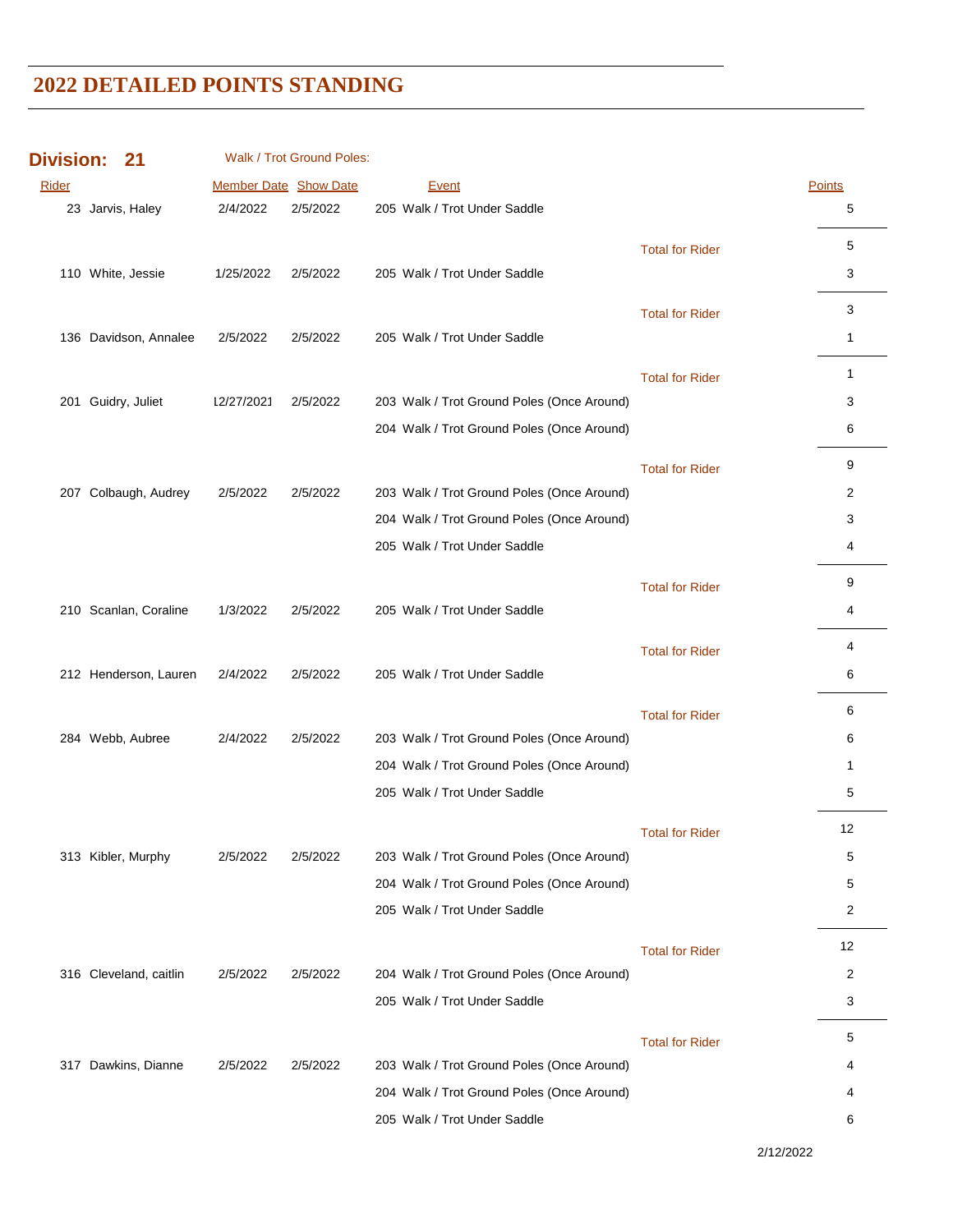14 Total for Rider

| <b>Division:</b> | 22                    |                              | <b>Green Horse/Rider Walk/Trot Crossrails</b> |                                                                     |        |
|------------------|-----------------------|------------------------------|-----------------------------------------------|---------------------------------------------------------------------|--------|
| Rider            |                       | <b>Member Date Show Date</b> |                                               | Event                                                               | Points |
|                  | 23 Jarvis, Haley      | 2/4/2022                     | 2/5/2022                                      | 206 Green Horse/Rider Walk/Trot Crossrails (Once Around - Clockwise | 3      |
|                  |                       |                              |                                               | 207 Green Horse/Rider Walk/Trot Crossrails (Once Around - CounterCl | 5      |
|                  |                       |                              |                                               | <b>Total for Rider</b>                                              | 8      |
|                  | 110 White, Jessie     | 1/25/2022                    | 2/5/2022                                      | 206 Green Horse/Rider Walk/Trot Crossrails (Once Around - Clockwise | 6      |
|                  |                       |                              |                                               | 207 Green Horse/Rider Walk/Trot Crossrails (Once Around - CounterCl | 4      |
|                  |                       |                              |                                               | <b>Total for Rider</b>                                              | 10     |
| 210              | Scanlan, Coraline     | 1/3/2022                     | 2/5/2022                                      | 206 Green Horse/Rider Walk/Trot Crossrails (Once Around - Clockwise | 4      |
|                  |                       |                              |                                               | <b>Total for Rider</b>                                              | 4      |
|                  | 212 Henderson, Lauren | 2/4/2022                     | 2/5/2022                                      | 206 Green Horse/Rider Walk/Trot Crossrails (Once Around - Clockwise | 2      |
|                  |                       |                              |                                               | 207 Green Horse/Rider Walk/Trot Crossrails (Once Around - CounterCl | 2      |
|                  |                       |                              |                                               | <b>Total for Rider</b>                                              | 4      |
|                  | 286 McCormack, Nola   | 2/4/2022                     | 2/5/2022                                      | 206 Green Horse/Rider Walk/Trot Crossrails (Once Around - Clockwise | 1      |
|                  |                       |                              |                                               | 207 Green Horse/Rider Walk/Trot Crossrails (Once Around - CounterCl | 1      |
|                  |                       |                              |                                               | <b>Total for Rider</b>                                              | 2      |
|                  | 312 Sovie, Brooklyn   | 2/5/2022                     | 2/5/2022                                      | 207 Green Horse/Rider Walk/Trot Crossrails (Once Around - CounterCl | 3      |
|                  |                       |                              |                                               | <b>Total for Rider</b>                                              | 3      |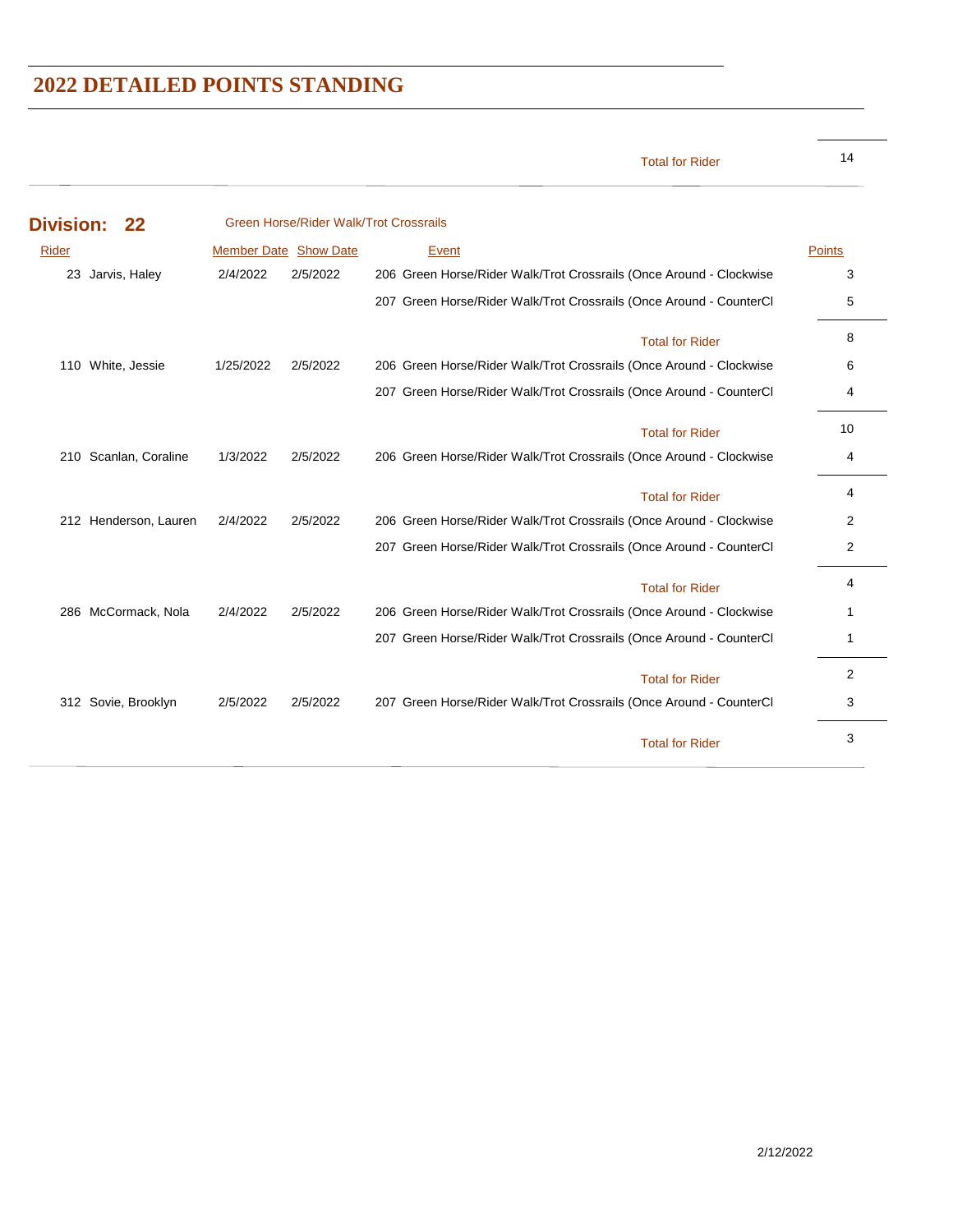| <b>Division:</b> | 23                  |                              | Beginner Crossrails, 11 & Under |                                                   |               |
|------------------|---------------------|------------------------------|---------------------------------|---------------------------------------------------|---------------|
| Rider            |                     | <b>Member Date Show Date</b> |                                 | Event                                             | <b>Points</b> |
|                  | 65 Ruehman, Caetyln | 2/4/2022                     | 2/5/2022                        | 210 Beginner Crossrails 11 & Under (Twice Around) | $\mathbf{1}$  |
|                  |                     |                              |                                 | <b>Total for Rider</b>                            | $\mathbf{1}$  |
|                  | 68 Smith, Evelyn    | 2/4/2022                     | 2/5/2022                        | 209 Beginner Crossrails, 11 & Under (Once Around) | 6             |
|                  |                     |                              |                                 | 210 Beginner Crossrails 11 & Under (Twice Around) | 3             |
|                  |                     |                              |                                 | 211 Beginner Hunter Under Saddle, 11 & Under      | 3             |
|                  |                     |                              |                                 | <b>Total for Rider</b>                            | 12            |
|                  | 171 Bell, Sophie    | 2/1/2022                     | 2/5/2022                        | 209 Beginner Crossrails, 11 & Under (Once Around) | 4             |
|                  |                     |                              |                                 | 211 Beginner Hunter Under Saddle, 11 & Under      | $\mathbf{1}$  |
|                  |                     |                              |                                 | <b>Total for Rider</b>                            | 5             |
|                  | 172 Obermeyer, Leah | 2/5/2022                     | 2/5/2022                        | 209 Beginner Crossrails, 11 & Under (Once Around) | 3             |
|                  |                     |                              |                                 | <b>Total for Rider</b>                            | 3             |
|                  | 179 Langa, Emma     | 1/29/2022                    | 2/5/2022                        | 209 Beginner Crossrails, 11 & Under (Once Around) | 5             |
|                  |                     |                              |                                 | 210 Beginner Crossrails 11 & Under (Twice Around) | 5             |
|                  |                     |                              |                                 | 211 Beginner Hunter Under Saddle, 11 & Under      | 6             |
|                  |                     |                              |                                 | <b>Total for Rider</b>                            | 16            |
|                  | 211 Auensen, Avery  | 2/5/2022                     | 2/5/2022                        | 210 Beginner Crossrails 11 & Under (Twice Around) | 6             |
|                  |                     |                              |                                 | 211 Beginner Hunter Under Saddle, 11 & Under      | 4             |
|                  |                     |                              |                                 | <b>Total for Rider</b>                            | 10            |
|                  | 283 Ritz, Renae     | 2/5/2022                     | 2/5/2022                        | 209 Beginner Crossrails, 11 & Under (Once Around) | 1             |
|                  |                     |                              |                                 | 210 Beginner Crossrails 11 & Under (Twice Around) | 4             |
|                  |                     |                              |                                 | 211 Beginner Hunter Under Saddle, 11 & Under      | 5             |
|                  |                     |                              |                                 | <b>Total for Rider</b>                            | 10            |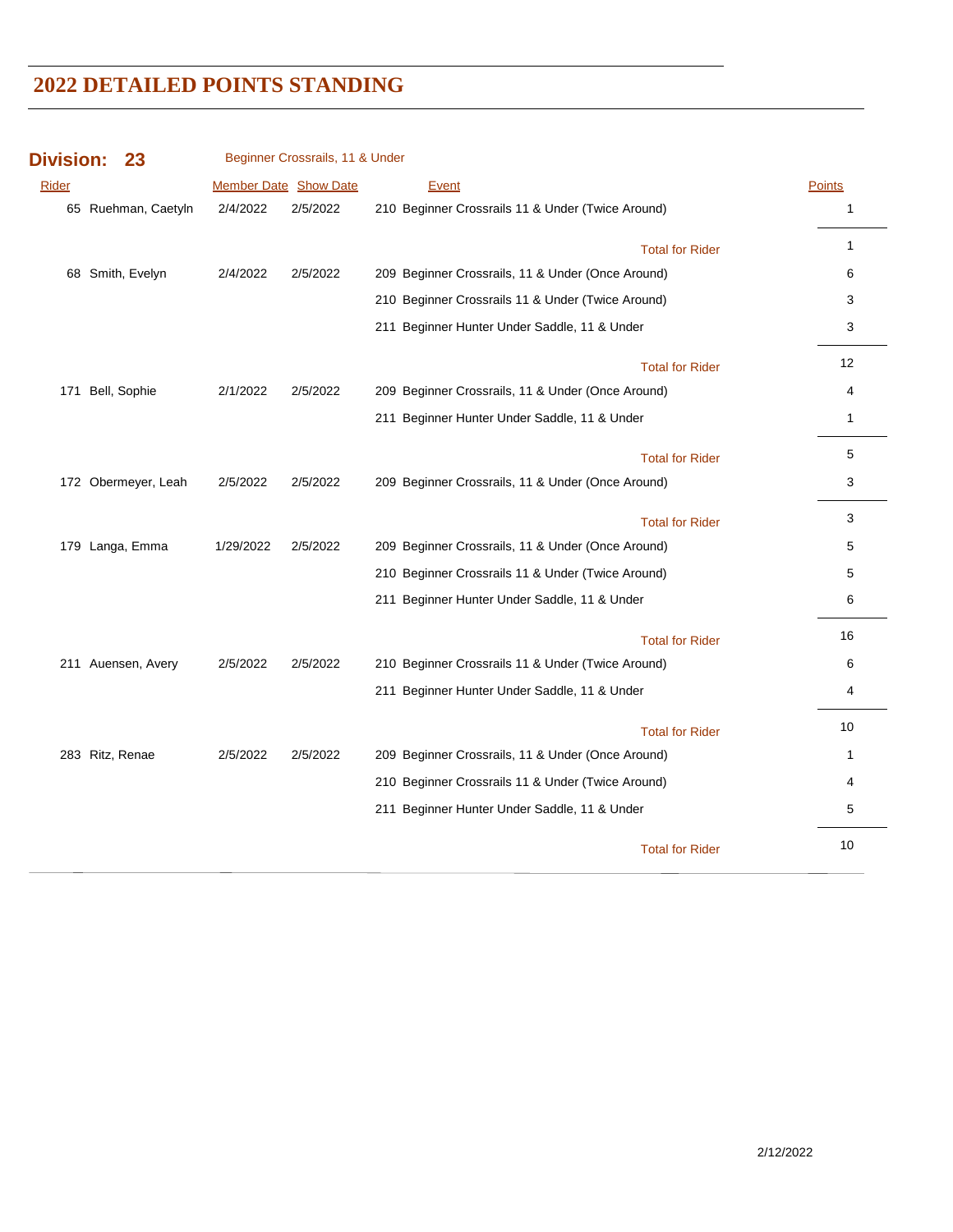| <b>Division:</b> | 25                    |          | Beginner Crossrails, 12-17   |                                               |                        |               |
|------------------|-----------------------|----------|------------------------------|-----------------------------------------------|------------------------|---------------|
| Rider            |                       |          | <b>Member Date Show Date</b> | Event                                         |                        | <b>Points</b> |
|                  | 176 Bell, Kinley      | 2/1/2022 | 2/5/2022                     | 215 Beginner Crossrails, 12-17 (Once Around)  |                        | 2             |
|                  |                       |          |                              | 217 Beginner Hunter Under Saddle, 12-17       |                        | 3             |
|                  |                       |          |                              |                                               | <b>Total for Rider</b> | 5             |
| 177              | Caldwell, Bailey      | 2/4/2022 | 2/5/2022                     | 215 Beginner Crossrails, 12-17 (Once Around)  |                        | 3             |
|                  |                       |          |                              | 216 Beginner Crossrails, 12-17 (Twice Around) |                        | 5             |
|                  |                       |          |                              | 217 Beginner Hunter Under Saddle, 12-17       |                        | 5             |
|                  |                       |          |                              |                                               | <b>Total for Rider</b> | 13            |
|                  | 218 Murphree, Alexa   | 2/1/2022 | 2/5/2022                     | 215 Beginner Crossrails, 12-17 (Once Around)  |                        | 4             |
|                  |                       |          |                              | 216 Beginner Crossrails, 12-17 (Twice Around) |                        | 4             |
|                  |                       |          |                              | 217 Beginner Hunter Under Saddle, 12-17       |                        | 4             |
|                  |                       |          |                              |                                               | <b>Total for Rider</b> | 12            |
|                  | 280 Turner, Katherine | 2/4/2022 | 2/5/2022                     | 215 Beginner Crossrails, 12-17 (Once Around)  |                        | 1             |
|                  |                       |          |                              | 217 Beginner Hunter Under Saddle, 12-17       |                        | 2             |
|                  |                       |          |                              |                                               | <b>Total for Rider</b> | 3             |
|                  | 282 Kolb, Sophia      | 2/4/2022 | 2/5/2022                     | 215 Beginner Crossrails, 12-17 (Once Around)  |                        | 5             |
|                  |                       |          |                              |                                               | <b>Total for Rider</b> | 5             |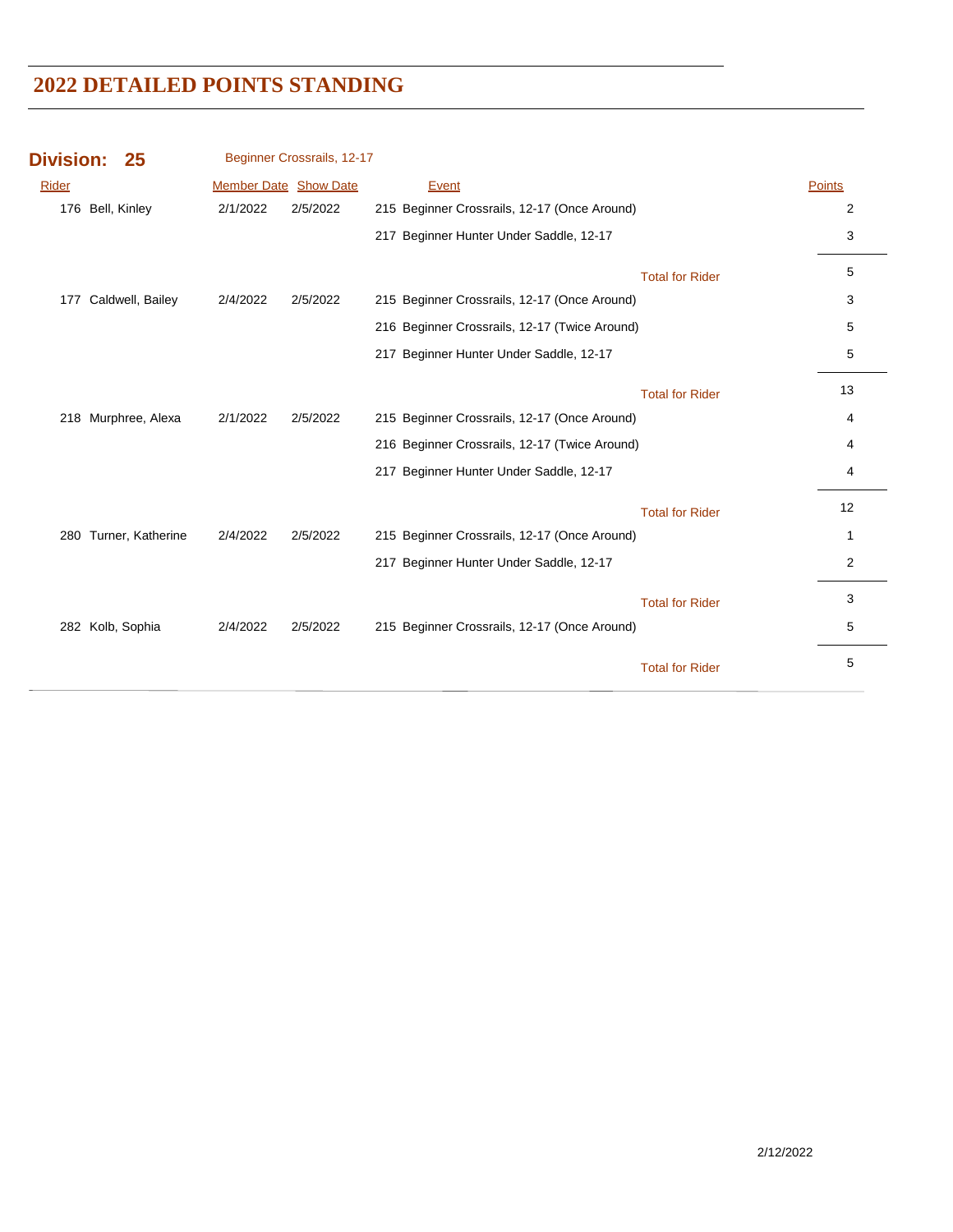| <b>Division:</b> |              | 26                                | Novice Hunter 18"            |          |                                   |                        |        |
|------------------|--------------|-----------------------------------|------------------------------|----------|-----------------------------------|------------------------|--------|
| Rider            |              |                                   | <b>Member Date Show Date</b> |          | Event                             |                        | Points |
|                  |              | 68 Smith, Evelyn                  | 2/4/2022                     | 2/5/2022 | 218 Novice Hunter Over Fences 18" |                        | 4      |
|                  |              |                                   |                              |          | 219 Novice Hunter Over Fences 18" |                        | 2      |
|                  |              |                                   |                              |          |                                   | <b>Total for Rider</b> | 6      |
| 87               |              | Dorner, Sarah                     | 2/5/2022                     | 2/5/2022 | 218 Novice Hunter Over Fences 18" |                        | 5      |
|                  |              |                                   |                              |          | 219 Novice Hunter Over Fences 18" |                        | 3      |
|                  |              |                                   |                              |          | 220 Novice Hunter Under Saddle    |                        | 4      |
|                  |              |                                   |                              |          |                                   | <b>Total for Rider</b> | 12     |
|                  |              | 173 Smallwood, Mayella            | 2/5/2022                     | 2/5/2022 | 220 Novice Hunter Under Saddle    |                        | 3      |
|                  |              |                                   |                              |          |                                   | <b>Total for Rider</b> | 3      |
|                  |              | 174 Daniel, Mary Elizabe 1/1/2022 |                              | 2/5/2022 | 218 Novice Hunter Over Fences 18" |                        | 1      |
|                  |              |                                   |                              |          | 219 Novice Hunter Over Fences 18" |                        | 1      |
|                  |              |                                   |                              |          |                                   | <b>Total for Rider</b> | 2      |
| 311              | Cassa, Clara |                                   | 2/5/2022                     | 2/5/2022 | 220 Novice Hunter Under Saddle    |                        | 2      |
|                  |              |                                   |                              |          |                                   | <b>Total for Rider</b> | 2      |
|                  |              | 315 Robinson, Veronica            | 2/5/2022                     | 2/5/2022 | 219 Novice Hunter Over Fences 18" |                        | 4      |
|                  |              |                                   |                              |          | 220 Novice Hunter Under Saddle    |                        | 5      |
|                  |              |                                   |                              |          |                                   | <b>Total for Rider</b> | 9      |

| Division: 27        | Green Hunter 18"             |                                  |               |
|---------------------|------------------------------|----------------------------------|---------------|
| Rider               | <b>Member Date Show Date</b> | Event                            | <b>Points</b> |
| Jacobs, Anja<br>35  | 2/5/2022<br>1/5/2022         | 221 Green Hunter Over Fences 18" | 3             |
|                     |                              | 222 Green Hunter Over Fences 18" | 3             |
|                     |                              | 223 Green Hunter Under Saddle    | 6             |
|                     |                              | <b>Total for Rider</b>           | 12            |
| 65 Ruehman, Caetyln | 2/4/2022<br>2/5/2022         | 223 Green Hunter Under Saddle    | 2             |
|                     |                              | <b>Total for Rider</b>           | 2             |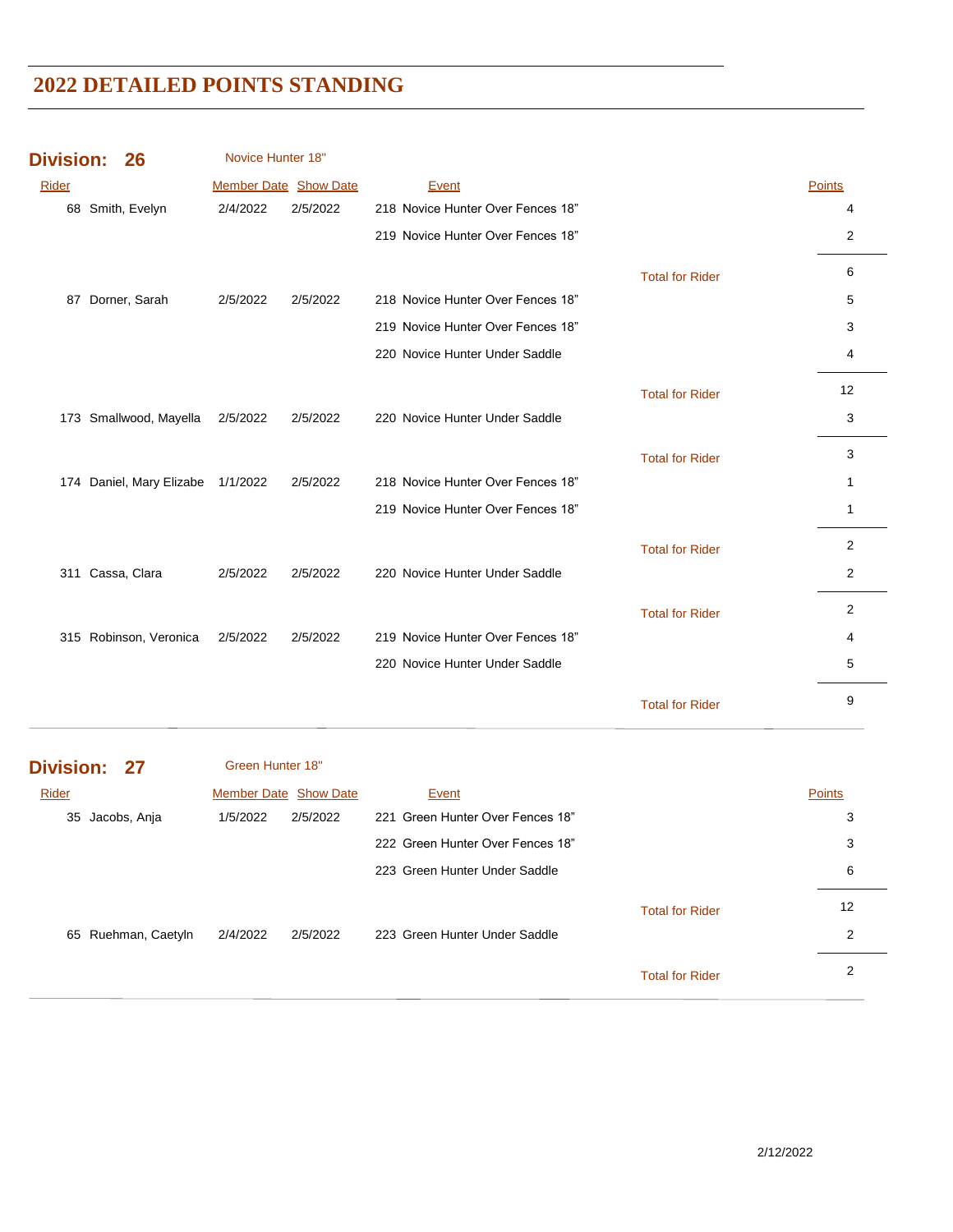|       | <b>Division: 28</b> | Mini Hunter 18"              |          |                                      |                        |        |
|-------|---------------------|------------------------------|----------|--------------------------------------|------------------------|--------|
| Rider |                     | <b>Member Date Show Date</b> |          | Event                                |                        | Points |
| 87    | Dorner, Sarah       | 2/5/2022                     | 2/5/2022 | 224 Mini Hunter Over Fences 18" - 2" |                        | 3      |
|       |                     |                              |          | 225 Mini Hunter Over Fences 18" - 2" |                        | 5      |
|       |                     |                              |          | 226 Mini Hunter Under Saddle         |                        | 3      |
|       |                     |                              |          |                                      | <b>Total for Rider</b> | 11     |
| 173   | Smallwood, Mayella  | 2/5/2022                     | 2/5/2022 | 224 Mini Hunter Over Fences 18" - 2" |                        | 1      |
|       |                     |                              |          | 225 Mini Hunter Over Fences 18" - 2" |                        | 4      |
|       |                     |                              |          | 226 Mini Hunter Under Saddle         |                        | 2      |
|       |                     |                              |          |                                      | <b>Total for Rider</b> | 7      |
|       | 314 Kallam, Kaylee  | 2/5/2022                     | 2/5/2022 | 226 Mini Hunter Under Saddle         |                        | 6      |
|       |                     |                              |          |                                      | <b>Total for Rider</b> | 6      |
|       |                     |                              |          |                                      |                        |        |

| <b>Division:</b> | -31            | <b>Green Horse/Rider</b>     |          |                                             |                        |                |
|------------------|----------------|------------------------------|----------|---------------------------------------------|------------------------|----------------|
| Rider            |                | <b>Member Date Show Date</b> |          | Event                                       |                        | <b>Points</b>  |
| 35               | Jacobs, Anja   | 1/5/2022                     | 2/5/2022 | 319 Green Horse Walk/Trot Pleasure          |                        |                |
|                  |                |                              |          | 320 □ Green Horse Walk/Trot/Canter Pleasure |                        | 1              |
|                  |                |                              |          | 321 Green Horse Walk/Trot/Canter Equitation |                        | 4              |
|                  |                |                              |          |                                             | <b>Total for Rider</b> | 6              |
| 68               | Smith, Evelyn  | 2/4/2022                     | 2/5/2022 | 319 Green Horse Walk/Trot Pleasure          |                        | 3              |
|                  |                |                              |          | 320 □ Green Horse Walk/Trot/Canter Pleasure |                        | 4              |
|                  |                |                              |          | 321 Green Horse Walk/Trot/Canter Equitation |                        | 3              |
|                  |                |                              |          |                                             | <b>Total for Rider</b> | 10             |
| 206              | Dilda, Carly   | 2/2/2022                     | 2/5/2022 | 319 Green Horse Walk/Trot Pleasure          |                        | 4              |
|                  |                |                              |          | 320 □ Green Horse Walk/Trot/Canter Pleasure |                        | 5              |
|                  |                |                              |          | 321 Green Horse Walk/Trot/Canter Equitation |                        | $\overline{2}$ |
|                  |                |                              |          |                                             | <b>Total for Rider</b> | 11             |
| 213              | Kraski, Camryn | 2/4/2022                     | 2/5/2022 | 320 □ Green Horse Walk/Trot/Canter Pleasure |                        | 3              |
|                  |                |                              |          | 321 Green Horse Walk/Trot/Canter Equitation |                        | 6              |
|                  |                |                              |          |                                             | <b>Total for Rider</b> | 9              |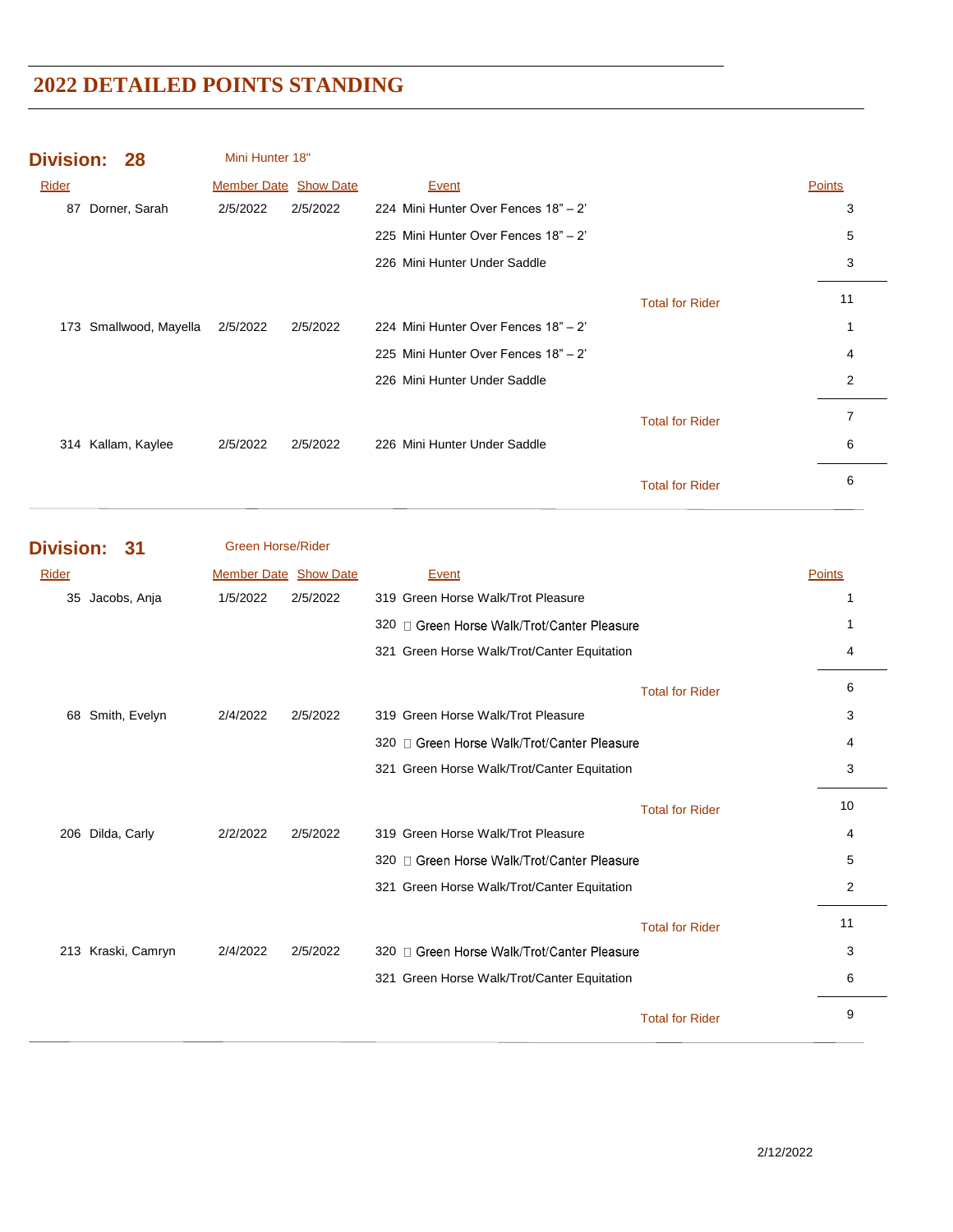| <b>Division:</b>     | 32                    | <b>Schooling Hunter</b> |          |                                     |                        |               |
|----------------------|-----------------------|-------------------------|----------|-------------------------------------|------------------------|---------------|
| Rider                |                       | Member Date Show Date   |          | Event                               |                        | Points        |
| 86 Dilts, Lydia      |                       | 2/5/2022                | 2/5/2022 | 324 Schooling Hunter Over Fences 2' |                        | 4             |
|                      |                       |                         |          | 325 Schooling Hunter Over Fences 2' |                        | 2             |
|                      |                       |                         |          | 326 Schooling Hunter Under Saddle   |                        | 2             |
|                      |                       |                         |          |                                     | <b>Total for Rider</b> | 8             |
| 105 Yates, Elizabeth |                       | 2/5/2022                | 2/5/2022 | 324 Schooling Hunter Over Fences 2' |                        | 6             |
|                      |                       |                         |          | 325 Schooling Hunter Over Fences 2' |                        | 6             |
|                      |                       |                         |          | 326 Schooling Hunter Under Saddle   |                        | 5             |
|                      |                       |                         |          |                                     | <b>Total for Rider</b> | 17            |
| 162 Lawrence, Taylor |                       | 2/5/2022                | 2/5/2022 | 324 Schooling Hunter Over Fences 2' |                        | 3             |
|                      |                       |                         |          |                                     | <b>Total for Rider</b> | 3             |
| 206 Dilda, Carly     |                       | 2/2/2022                | 2/5/2022 | 324 Schooling Hunter Over Fences 2' |                        | 1             |
|                      |                       |                         |          | 325 Schooling Hunter Over Fences 2' |                        | $\mathbf{1}$  |
|                      |                       |                         |          |                                     | <b>Total for Rider</b> | 2             |
|                      | 209 Scanlan, Coraline | 1/3/2022                | 2/5/2022 | 326 Schooling Hunter Under Saddle   |                        | 3             |
|                      |                       |                         |          |                                     | <b>Total for Rider</b> | 3             |
| Division: 33         |                       | <b>Short Stirrup</b>    |          |                                     |                        |               |
| Rider                |                       | Member Date Show Date   |          | Event                               |                        | <b>Points</b> |
| 215 Day, Teagan      |                       | 2/5/2022                | 2/5/2022 | 327 Short Stirrup Over Fences 2'    |                        | 6             |
|                      |                       |                         |          | 328 Short Stirrup Over Fences 2'    |                        | 4             |
|                      |                       |                         |          | 331 Short Stirrup Under Saddle      |                        | 6             |

16 Total for Rider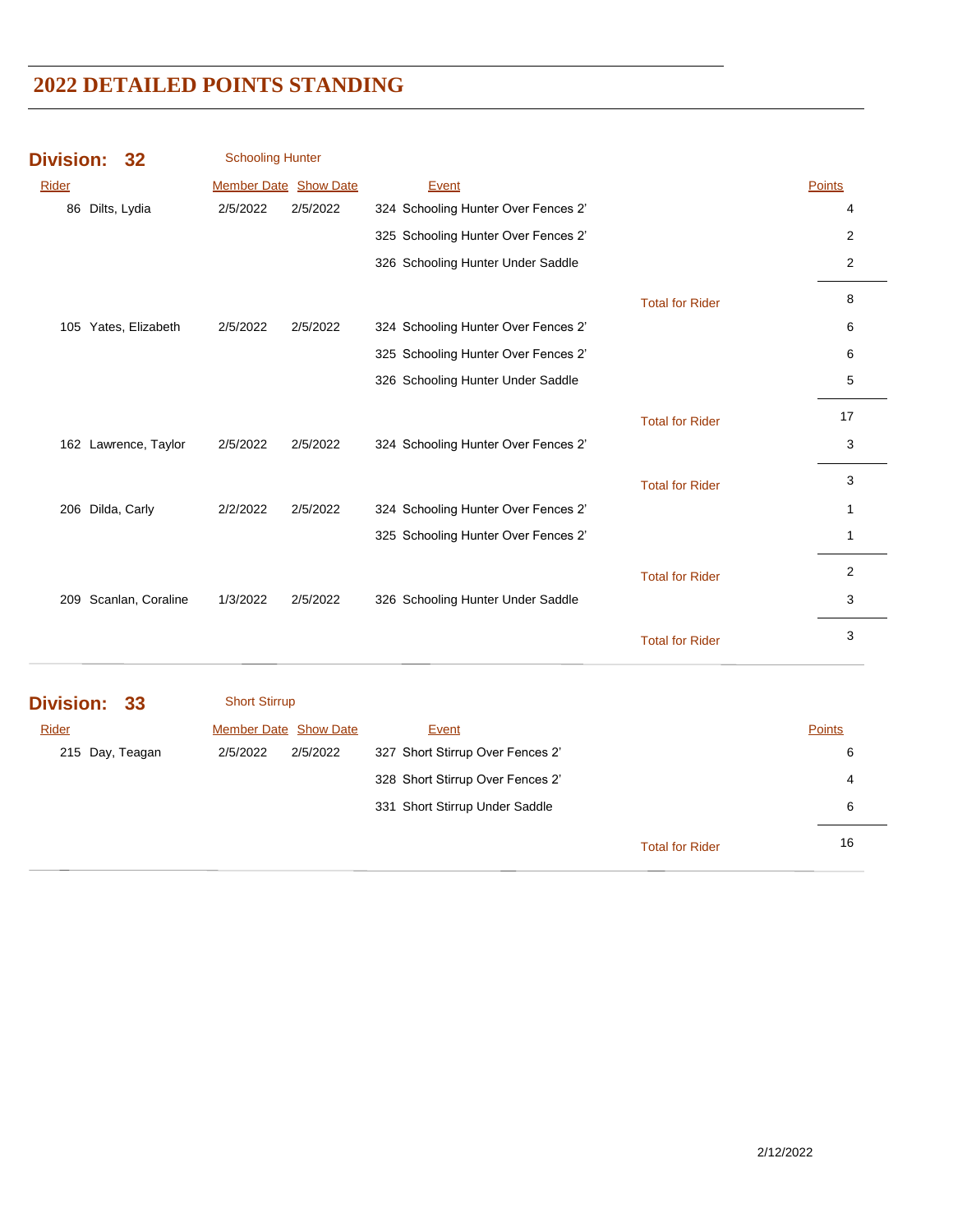| <b>Division:</b> | 34                | <b>Intermediate Hunter</b>   |          |                                          |                        |               |
|------------------|-------------------|------------------------------|----------|------------------------------------------|------------------------|---------------|
| Rider            |                   | <b>Member Date Show Date</b> |          | Event                                    |                        | <b>Points</b> |
|                  | 85 Riley, Lillian | 2/5/2022                     | 2/5/2022 | 332 Intermediate Hunter Over Fences 2'3" |                        | 5             |
|                  |                   |                              |          | 333 Intermediate Hunter Over Fences 2'3" |                        | 2             |
|                  |                   |                              |          | 334 Intermediate Hunter Under Saddle     |                        | 6             |
|                  |                   |                              |          |                                          | <b>Total for Rider</b> | 13            |
| 86               | Dilts, Lydia      | 2/5/2022                     | 2/5/2022 | 332 Intermediate Hunter Over Fences 2'3" |                        | 6             |
|                  |                   |                              |          | 333 Intermediate Hunter Over Fences 2'3" |                        | 6             |
|                  |                   |                              |          | 334 Intermediate Hunter Under Saddle     |                        | 5             |
|                  |                   |                              |          |                                          | <b>Total for Rider</b> | 17            |
| 206              | Dilda, Carly      | 2/2/2022                     | 2/5/2022 | 332 Intermediate Hunter Over Fences 2'3" |                        | 3             |
|                  |                   |                              |          | 333 Intermediate Hunter Over Fences 2'3" |                        | 4             |
|                  |                   |                              |          | 334 Intermediate Hunter Under Saddle     |                        | 3             |
|                  |                   |                              |          |                                          | <b>Total for Rider</b> | 10            |
| 209              | Scanlan, Coraline | 1/3/2022                     | 2/5/2022 | 332 Intermediate Hunter Over Fences 2'3" |                        | 4             |
|                  |                   |                              |          | 333 Intermediate Hunter Over Fences 2'3" |                        | 3             |
|                  |                   |                              |          | 334 Intermediate Hunter Under Saddle     |                        | 4             |
|                  |                   |                              |          |                                          | <b>Total for Rider</b> | 11            |

| Division: 35      | Long Stirrup          |          |                                   |                        |        |  |
|-------------------|-----------------------|----------|-----------------------------------|------------------------|--------|--|
| Rider             | Member Date Show Date |          | Event                             |                        | Points |  |
| 85 Riley, Lillian | 2/5/2022              | 2/5/2022 | 335 Long Stirrup Over Fences 2'3" |                        | 6      |  |
|                   |                       |          | 336 Long Stirrup Over Fences 2'3" |                        | 6      |  |
|                   |                       |          | 339 Long Stirrup Under Saddle     |                        | 6      |  |
|                   |                       |          |                                   | <b>Total for Rider</b> | 18     |  |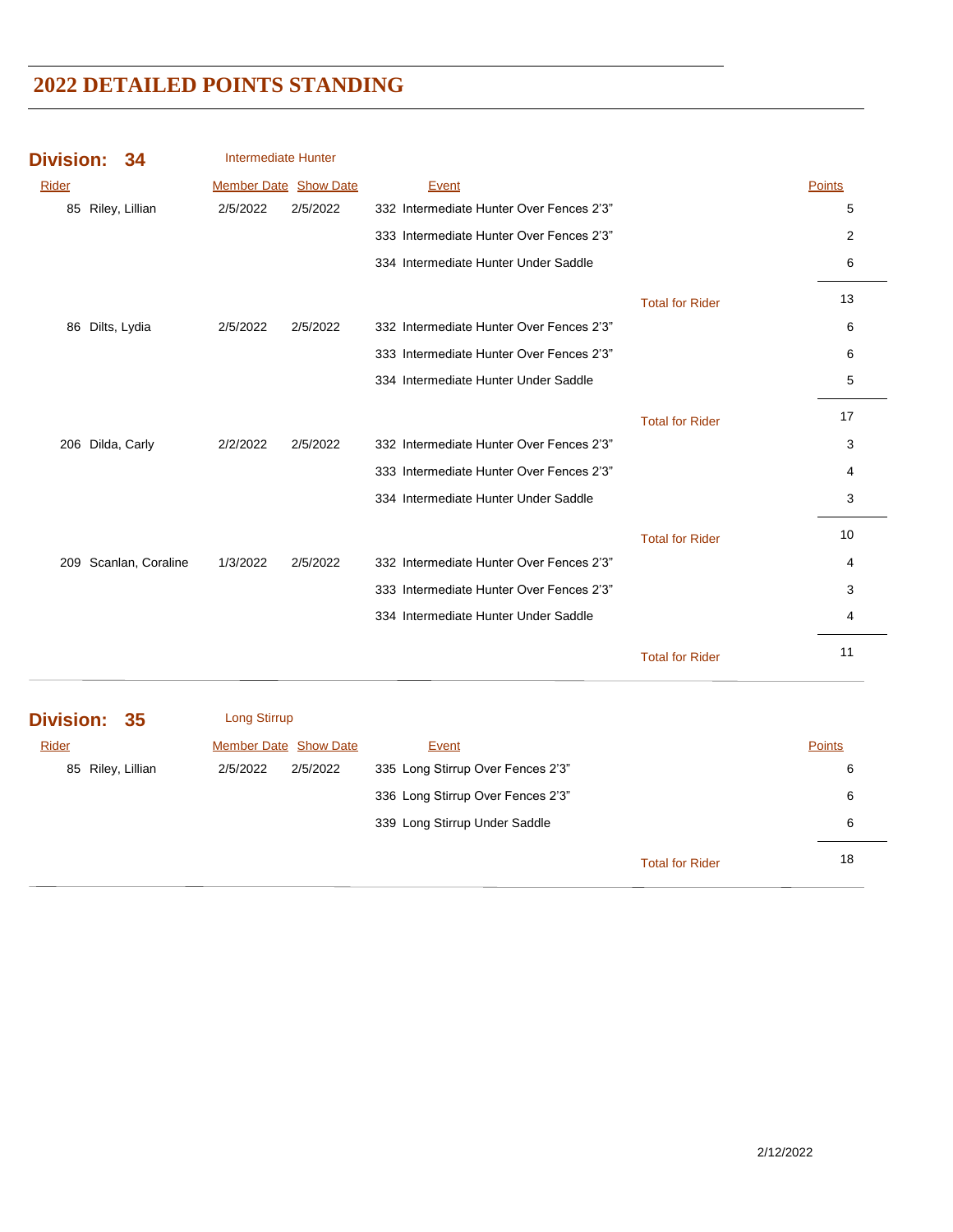| <b>Division:</b> | 36                     | Open Hunter Flat      |          |                              |                        |                |
|------------------|------------------------|-----------------------|----------|------------------------------|------------------------|----------------|
| Rider            |                        | Member Date Show Date |          | Event                        |                        | <b>Points</b>  |
|                  | 85 Riley, Lillian      | 2/5/2022              | 2/5/2022 | 312 Open Hunter Pleasure     |                        | $\overline{c}$ |
|                  |                        |                       |          | 314 Open Hunter Equitation   |                        | $\overline{c}$ |
|                  |                        |                       |          |                              | <b>Total for Rider</b> | 4              |
| 87               | Dorner, Sarah          | 2/5/2022              | 2/5/2022 | 312 Open Hunter Pleasure     |                        | $\mathbf{1}$   |
|                  |                        |                       |          | 313 Open Hunter Under Saddle |                        | 2              |
|                  |                        |                       |          | 314 Open Hunter Equitation   |                        | $\mathbf{1}$   |
|                  |                        |                       |          |                              | <b>Total for Rider</b> | 4              |
|                  | 105 Yates, Elizabeth   | 2/5/2022              | 2/5/2022 | 312 Open Hunter Pleasure     |                        | 3              |
|                  |                        |                       |          |                              | <b>Total for Rider</b> | 3              |
|                  | 162 Lawrence, Taylor   | 2/5/2022              | 2/5/2022 | 313 Open Hunter Under Saddle |                        | 4              |
|                  |                        |                       |          |                              | <b>Total for Rider</b> | 4              |
|                  | 314 Kallam, Kaylee     | 2/5/2022              | 2/5/2022 | 312 Open Hunter Pleasure     |                        | 6              |
|                  |                        |                       |          | 313 Open Hunter Under Saddle |                        | 6              |
|                  |                        |                       |          |                              | <b>Total for Rider</b> | 12             |
|                  | 315 Robinson, Veronica | 2/5/2022              | 2/5/2022 | 312 Open Hunter Pleasure     |                        | 5              |
|                  |                        |                       |          | 313 Open Hunter Under Saddle |                        | 5              |
|                  |                        |                       |          | 314 Open Hunter Equitation   |                        | 4              |
|                  |                        |                       |          |                              | <b>Total for Rider</b> | 14             |

| <b>Division:</b> | 37 |  |
|------------------|----|--|
|                  |    |  |

2' Jumper

| Rider                   | <b>Member Date Show Date</b> | Event           |                        | Points |
|-------------------------|------------------------------|-----------------|------------------------|--------|
| 17 Jacobs, Anja         | 1/5/2022<br>2/5/2022         | 300 2' Jumper A | Table II, Sec. 2(b)    | 6      |
|                         |                              | 301 2' Jumper B | Table II, Sec. 1       | 6      |
|                         |                              | 302 2' Jumper C | Table II, Sec. 1       | 6      |
|                         |                              |                 | <b>Total for Rider</b> | 18     |
| Daniel, McKinley<br>178 | 1/1/2022<br>2/5/2022         | 300 2' Jumper A | Table II, Sec. 2(b)    | 5      |
|                         |                              | 301 2' Jumper B | Table II, Sec. 1       | 5      |
|                         |                              | 302 2' Jumper C | Table II, Sec. 1       | 5      |
|                         |                              |                 | <b>Total for Rider</b> | 15     |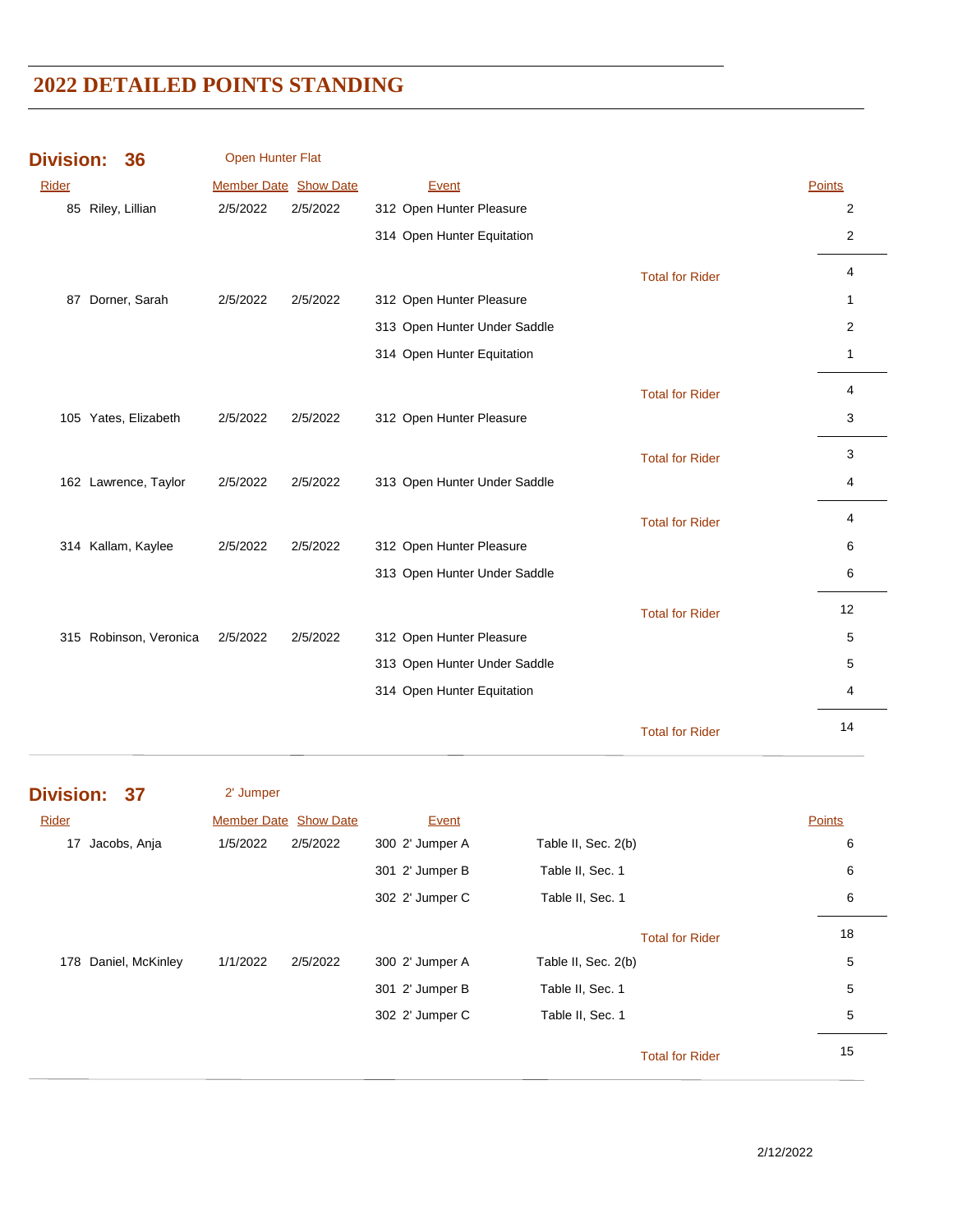| <b>Division:</b><br>38 | 2'3" Jumper           |                   |                        |               |
|------------------------|-----------------------|-------------------|------------------------|---------------|
| Rider                  | Member Date Show Date | Event             |                        | <b>Points</b> |
| 205 Dilda, Carly       | 2/2/2022<br>2/5/2022  | 303 2'3" Jumper A | Table II, Sec. 2(b)    | 6             |
|                        |                       |                   | <b>Total for Rider</b> | 6             |
| 508 Parker, Thomas     | 2/4/2022<br>2/5/2022  | 303 2'3" Jumper A | Table II, Sec. 2(b)    | 5             |
|                        |                       | 304 2'3" Jumper B | Table II, Sec. 1       | 5             |
|                        |                       | 305 2'3" Jumper C | Table II, Sec. 1       | 5             |
|                        |                       |                   | <b>Total for Rider</b> | 15            |
| <b>Division:</b><br>39 | 2'6" Jumper           |                   |                        |               |
| <b>Rider</b>           | Member Date Show Date | Event             |                        | Points        |
| 205 Dilda, Carly       | 2/2/2022<br>2/5/2022  | 306 2'6" Jumper A | Table II, Sec. 2(b)    | 5             |
|                        |                       | 307 2'6" Jumper B | Table II, Sec. 1       | 5             |
|                        |                       | 308 2'6" Jumper C | Table II, Sec. 1       | 5             |
|                        |                       |                   | <b>Total for Rider</b> | 15            |
| 508 Parker, Thomas     | 2/4/2022<br>2/5/2022  | 306 2'6" Jumper A | Table II, Sec. 2(b)    | 4             |
|                        |                       | 307 2'6" Jumper B | Table II, Sec. 1       | 4             |
|                        |                       | 308 2'6" Jumper C | Table II, Sec. 1       | 4             |
|                        |                       |                   | <b>Total for Rider</b> | 12            |
| <b>Division:</b><br>40 | 2'9" Jumper           |                   |                        |               |
| Rider                  | Member Date Show Date | Event             |                        | Points        |
| 291 Donnelly, Alyssa   | 2/4/2022<br>2/5/2022  | 309 2'9" Jumper A | Table II, Sec. 2(b)    | 6             |
|                        |                       | 310 2'9" Jumper B | Table II, Sec. 1       | 5             |
|                        |                       | 311 2'9" Jumper C | Table II, Sec. 1       | 6             |
|                        |                       |                   | <b>Total for Rider</b> | 17            |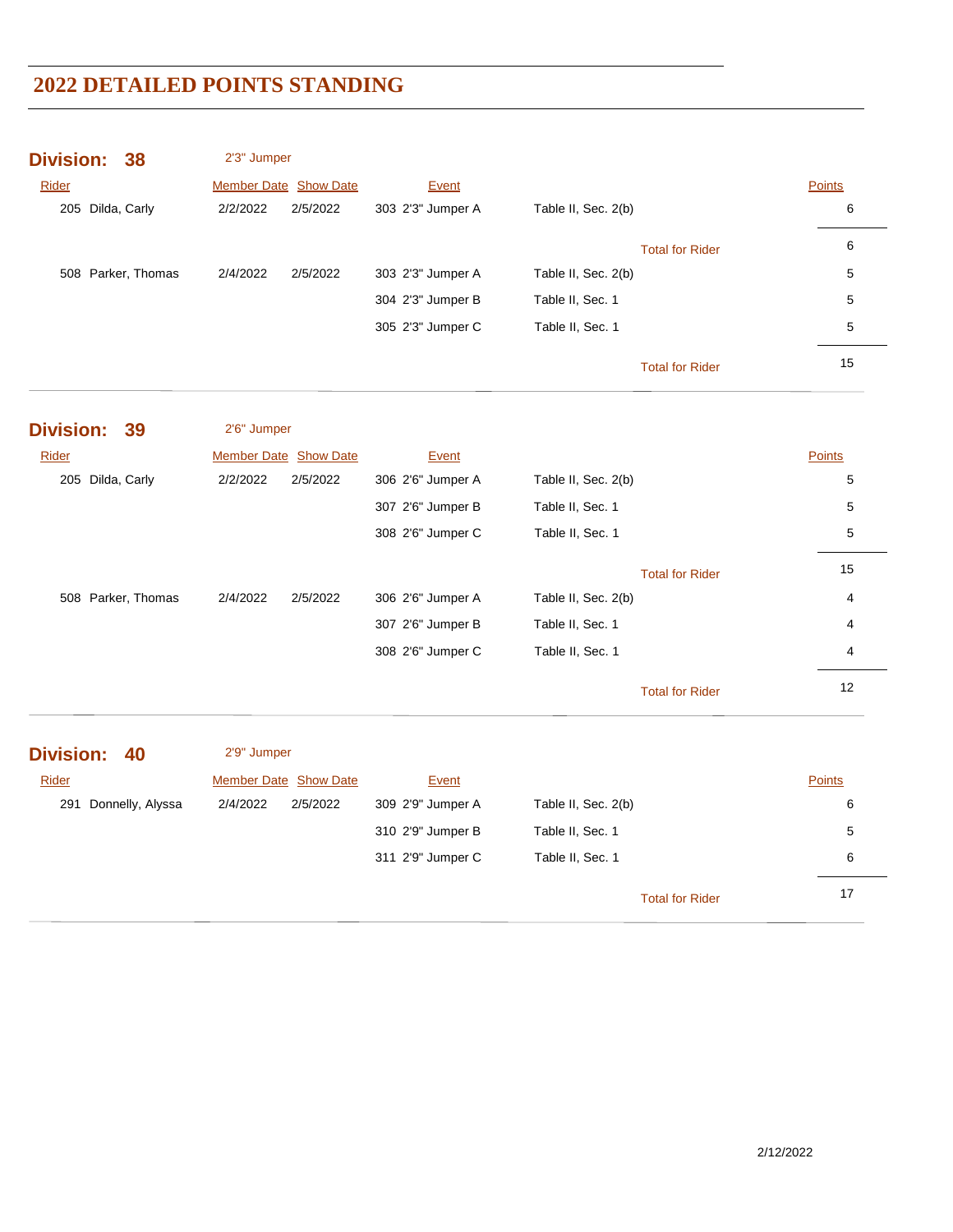| Division: 41            | <b>Working Hunter</b>        |                                     |        |
|-------------------------|------------------------------|-------------------------------------|--------|
| Rider                   | <b>Member Date Show Date</b> | Event                               | Points |
| Myers, Baylis<br>97     | 2/5/2022<br>2/5/2022         | 317 Working Hunter Under Saddle     |        |
|                         |                              | <b>Total for Rider</b>              |        |
| Lawrence, Taylor<br>101 | 2/5/2022<br>2/5/2022         | 315 Working Hunter Over Fences 2'6" | 5      |
|                         |                              | 316 Working Hunter Over Fences 2'6" | 5      |
|                         |                              | 317 Working Hunter Under Saddle     | 4      |
|                         |                              | <b>Total for Rider</b>              | 14     |

| <b>Division:</b> | 50               |                       |          | Small Fry Weaving / Exceptional Unassisted Weaving              |        |
|------------------|------------------|-----------------------|----------|-----------------------------------------------------------------|--------|
| Rider            |                  | Member Date Show Date |          | Event                                                           | Points |
| 158              | Caldwell, Olivia | 2/4/2022              | 2/5/2022 | 109 Youth Texas Barrels, 12 & Under / Exceptional Unassisted    | 5      |
|                  |                  |                       |          | 115 Youth Arena Race, 12 & Under / Exceptional Unassisted       | 1      |
|                  |                  |                       |          | <b>Total for Rider</b>                                          | 6      |
| 185              | Cagle, Maddison  | 2/5/2022              | 2/5/2022 | 115 Youth Arena Race, 12 & Under / Exceptional Unassisted       | 5      |
|                  |                  |                       |          | <b>Total for Rider</b>                                          | 5      |
| 511              | Waters, Raelyn   | 2/5/2022              | 2/5/2022 | 109 Youth Texas Barrels, 12 & Under / Exceptional Unassisted    | 6      |
|                  |                  |                       |          | 115 Youth Arena Race, 12 & Under / Exceptional Unassisted       | 2      |
|                  |                  |                       |          | <b>Total for Rider</b>                                          | 8      |
| 601              | Rose, Jaxon      | 2/5/2022              | 2/5/2022 | 109 Youth Texas Barrels, 12 & Under / Exceptional Unassisted    | 3      |
|                  |                  |                       |          | 115 Youth Arena Race, 12 & Under / Exceptional Unassisted       | 3      |
|                  |                  |                       |          | <b>Total for Rider</b>                                          | 6      |
| 602              | Voit, Austin     | 2/5/2022              | 2/5/2022 | Youth Texas Barrels, 12 & Under / Exceptional Unassisted<br>109 | 2      |
|                  |                  |                       |          | 115 Youth Arena Race, 12 & Under / Exceptional Unassisted       | 6      |
|                  |                  |                       |          | <b>Total for Rider</b>                                          | 8      |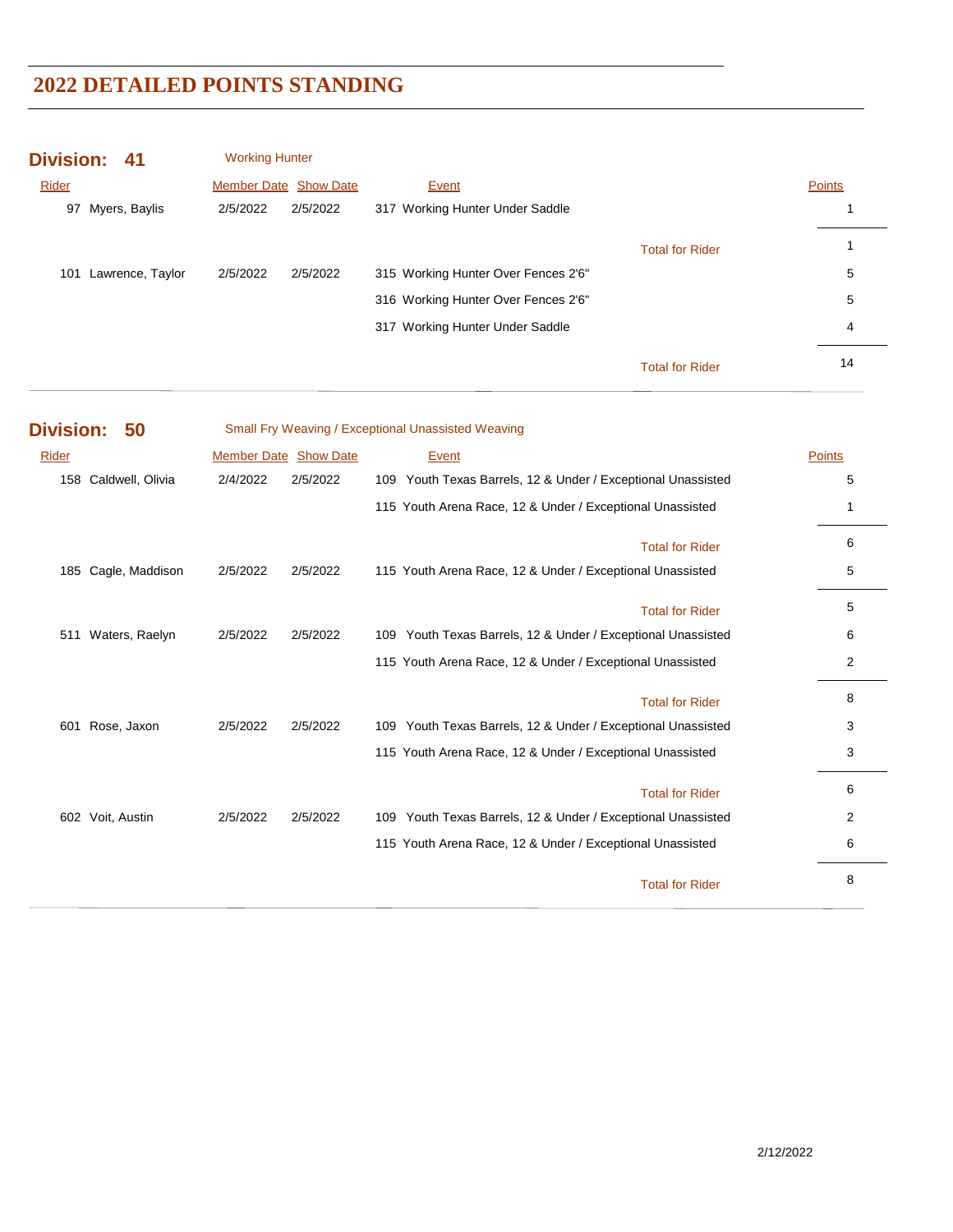| <b>Division:</b> | 51               |          |                       | Youth Weaving, 12 & Under/Exceptional Unassisted                  |               |
|------------------|------------------|----------|-----------------------|-------------------------------------------------------------------|---------------|
| Rider            |                  |          | Member Date Show Date | Event                                                             | <b>Points</b> |
| 158              | Caldwell, Olivia | 2/4/2022 | 2/5/2022              | 103 Youth Cloverleaf Barrels, 12 & Under / Exceptional Unassisted | 5             |
|                  |                  |          |                       | <b>Total for Rider</b>                                            | 5             |
| 161              | Ball, Emma       | 2/5/2022 | 2/5/2022              | 110 Teen Texas Barrels, 13-18                                     | 6             |
|                  |                  |          |                       | 116 Teen Arena Race, 13-18                                        | 6             |
|                  |                  |          |                       | <b>Total for Rider</b>                                            | 12            |
| 185              | Cagle, Maddison  | 2/5/2022 | 2/5/2022              | 103 Youth Cloverleaf Barrels, 12 & Under / Exceptional Unassisted | 4             |
|                  |                  |          |                       | <b>Total for Rider</b>                                            | 4             |
| 511              | Waters, Raelyn   | 2/5/2022 | 2/5/2022              | 103 Youth Cloverleaf Barrels, 12 & Under / Exceptional Unassisted | 6             |
|                  |                  |          |                       | <b>Total for Rider</b>                                            | 6             |
| 601              | Rose, Jaxon      | 2/5/2022 | 2/5/2022              | 103 Youth Cloverleaf Barrels, 12 & Under / Exceptional Unassisted | 3             |
|                  |                  |          |                       | <b>Total for Rider</b>                                            | 3             |
| 602              | Voit, Austin     | 2/5/2022 | 2/5/2022              | 103 Youth Cloverleaf Barrels, 12 & Under / Exceptional Unassisted | 2             |
|                  |                  |          |                       | <b>Total for Rider</b>                                            | 2             |

| Division: 52           | Teen Weaving, 13-18          |                                                              |               |
|------------------------|------------------------------|--------------------------------------------------------------|---------------|
| Rider                  | <b>Member Date Show Date</b> | Event                                                        | <b>Points</b> |
| Howard, Addison<br>159 | 2/5/2022<br>1/26/2022        | 111 Open Texas Barrels, all unassisted horses/riders welcome | 5             |
|                        |                              | 117 Open Arena Race, all unassisted horses/riders welcome    | 5             |
|                        |                              | <b>Total for Rider</b>                                       | 10            |
| Ball, Emma<br>161      | 2/5/2022<br>2/5/2022         | 104 Teen Cloverleaf Barrels, 13-18                           | 6             |
|                        |                              | <b>Total for Rider</b>                                       | 6             |
|                        |                              |                                                              |               |

| Division: 53        | Open Weaving, 19 & Over |                                                                   |               |
|---------------------|-------------------------|-------------------------------------------------------------------|---------------|
| <b>Rider</b>        | Member Date Show Date   | Event                                                             | <b>Points</b> |
| 159 Howard, Addison | 1/26/2022<br>2/5/2022   | 105 Open Cloverleaf Barrels, all unassisted horses/riders welcome | 4             |
|                     |                         | <b>Total for Rider</b>                                            | 4             |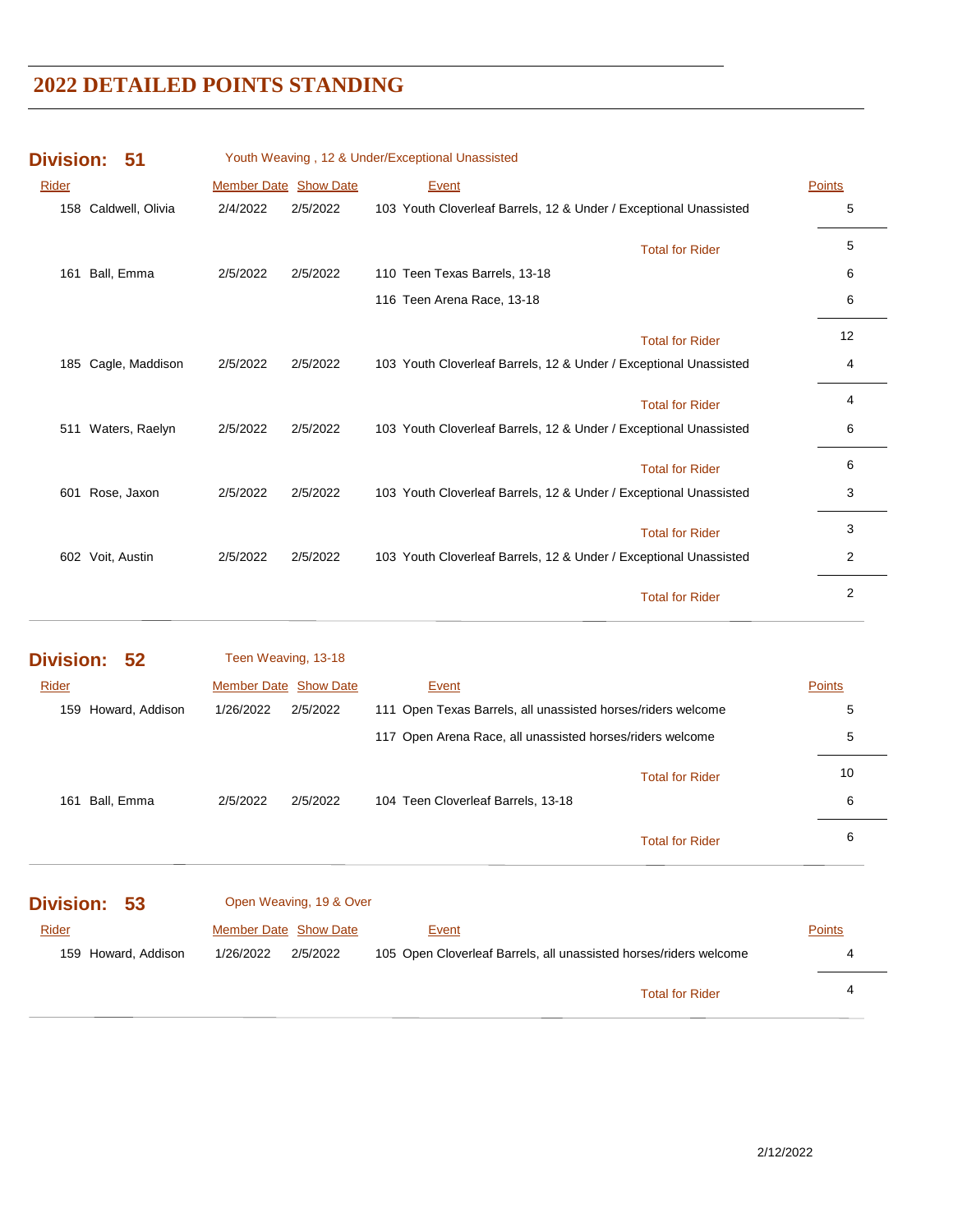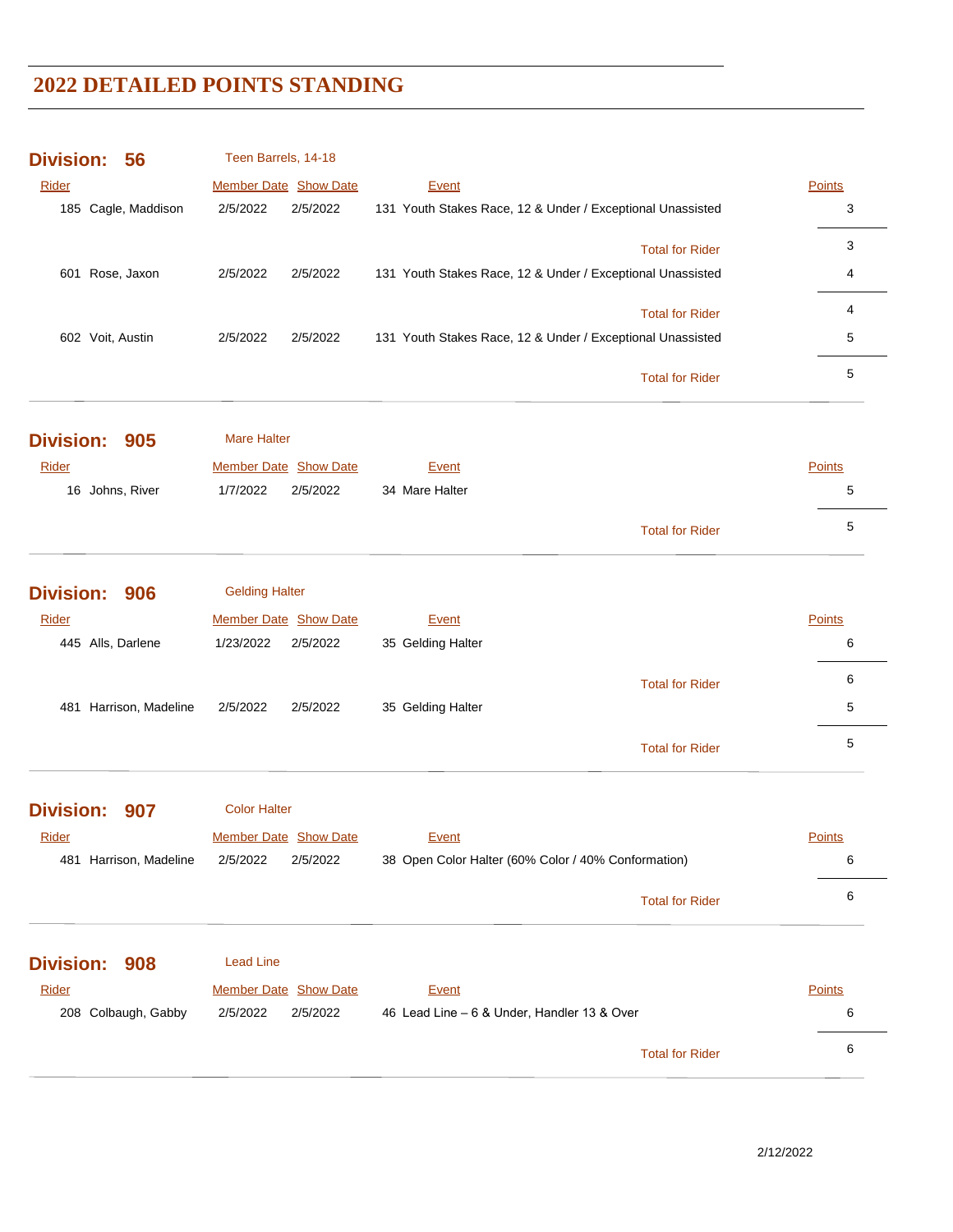| <b>Division:</b><br>911 | <b>Junior Horse Western Pleasure</b>                             |                        |                |  |  |
|-------------------------|------------------------------------------------------------------|------------------------|----------------|--|--|
| <b>Rider</b>            | Member Date Show Date<br><b>Event</b>                            |                        | <b>Points</b>  |  |  |
| 445 Alls, Darlene       | 1/23/2022<br>2/5/2022<br>73 Novice Western Horsemanship          |                        | 5              |  |  |
|                         |                                                                  | <b>Total for Rider</b> | 5              |  |  |
| Division: 912           | Senior Horse Western Pleasure                                    |                        |                |  |  |
| <b>Rider</b>            | <b>Member Date Show Date</b><br>Event                            |                        | <b>Points</b>  |  |  |
| 651 Lightcap, Michelle  | 2/5/2022<br>2/5/2022<br>74 Ranch Riding                          |                        | 6              |  |  |
|                         |                                                                  | <b>Total for Rider</b> | 6              |  |  |
| Division: 915           | Open Non-Stock Horse Halter                                      |                        |                |  |  |
| Rider                   | Member Date Show Date<br><b>Event</b>                            |                        | <b>Points</b>  |  |  |
| 16 Johns, River         | 1/7/2022<br>2/5/2022<br>39 Open Non-Stock Horse Halter           |                        | 5              |  |  |
|                         |                                                                  | <b>Total for Rider</b> | 5              |  |  |
| Division: 916           | Open Non-Stock Horse Western                                     |                        |                |  |  |
| Rider                   | Member Date Show Date<br>Event                                   |                        | <b>Points</b>  |  |  |
| 652 Brecht, Lynn        | 2/4/2022<br>2/5/2022<br>50 Open Non-Stock Horse Western Walk/Job |                        | 6              |  |  |
|                         |                                                                  | <b>Total for Rider</b> | 6              |  |  |
| Division: 921           | RHSC Jr. / Am. Equitation on the Flat                            |                        |                |  |  |
| Rider                   | <b>Member Date Show Date</b><br>Event                            |                        | <b>Points</b>  |  |  |
| 85 Riley, Lillian       | 322 ** RHSC Jr/Am Equitation on the Flat<br>2/5/2022<br>2/5/2022 |                        | 4              |  |  |
|                         |                                                                  | <b>Total for Rider</b> | 4              |  |  |
| 86 Dilts, Lydia         | 2/5/2022<br>2/5/2022<br>322 ** RHSC Jr/Am Equitation on the Flat |                        | $\overline{2}$ |  |  |
|                         |                                                                  | <b>Total for Rider</b> | $\overline{2}$ |  |  |
|                         |                                                                  |                        |                |  |  |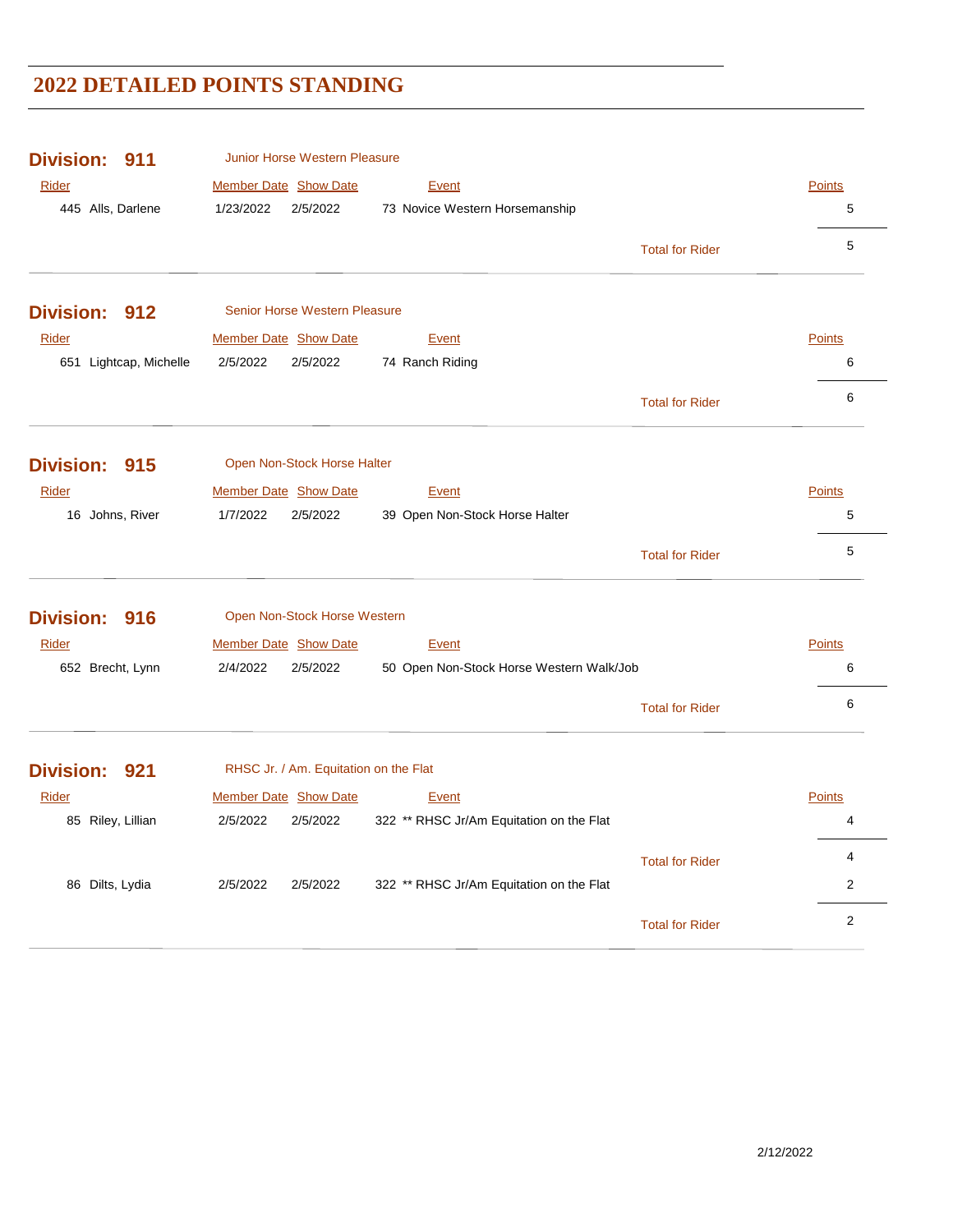| Division: 922           | <b>Hunter Hack</b>              |                                              |                        |                |
|-------------------------|---------------------------------|----------------------------------------------|------------------------|----------------|
| Rider                   | Member Date Show Date           | Event                                        |                        | Points         |
| 85 Riley, Lillian       | 2/5/2022<br>2/5/2022            | 323 Hunter Hack - 2 Fences @ 2'              |                        | 1              |
|                         |                                 |                                              | <b>Total for Rider</b> | $\mathbf{1}$   |
| 86 Dilts, Lydia         | 2/5/2022<br>2/5/2022            | 323 Hunter Hack - 2 Fences @ 2'              |                        | $\overline{2}$ |
|                         |                                 |                                              | <b>Total for Rider</b> | $\overline{2}$ |
| 105 Yates, Elizabeth    | 2/5/2022<br>2/5/2022            | 323 Hunter Hack - 2 Fences @ 2'              |                        | 6              |
|                         |                                 |                                              | <b>Total for Rider</b> | $\,6$          |
| <b>Division:</b><br>923 | <b>Short Stirrup Equitation</b> |                                              |                        |                |
| Rider                   | <b>Member Date Show Date</b>    | Event                                        |                        | Points         |
| 215 Day, Teagan         | 2/5/2022<br>2/5/2022            | 329 Short Stirrup Over Fences 2' Equitation  |                        | 5              |
|                         |                                 | 330 Short Stirrup Equitation on the Flat     |                        | 6              |
|                         |                                 |                                              | <b>Total for Rider</b> | 11             |
| Division: 924           | <b>Long Stirrup Equitation</b>  |                                              |                        |                |
| <b>Rider</b>            | <b>Member Date Show Date</b>    | Event                                        |                        | <b>Points</b>  |
| 85 Riley, Lillian       | 2/5/2022<br>2/5/2022            | 337 Long Stirrup Over Fences 2'3" Equitation |                        | 5              |
|                         |                                 | 338 Long Stirrup Equitation on the Flat      |                        | 6              |
|                         |                                 |                                              | <b>Total for Rider</b> | 11             |
| 86 Dilts, Lydia         | 2/5/2022<br>2/5/2022            | 337 Long Stirrup Over Fences 2'3" Equitation |                        | 6              |
|                         |                                 | 338 Long Stirrup Equitation on the Flat      |                        | 4              |
|                         |                                 |                                              | <b>Total for Rider</b> | 10             |